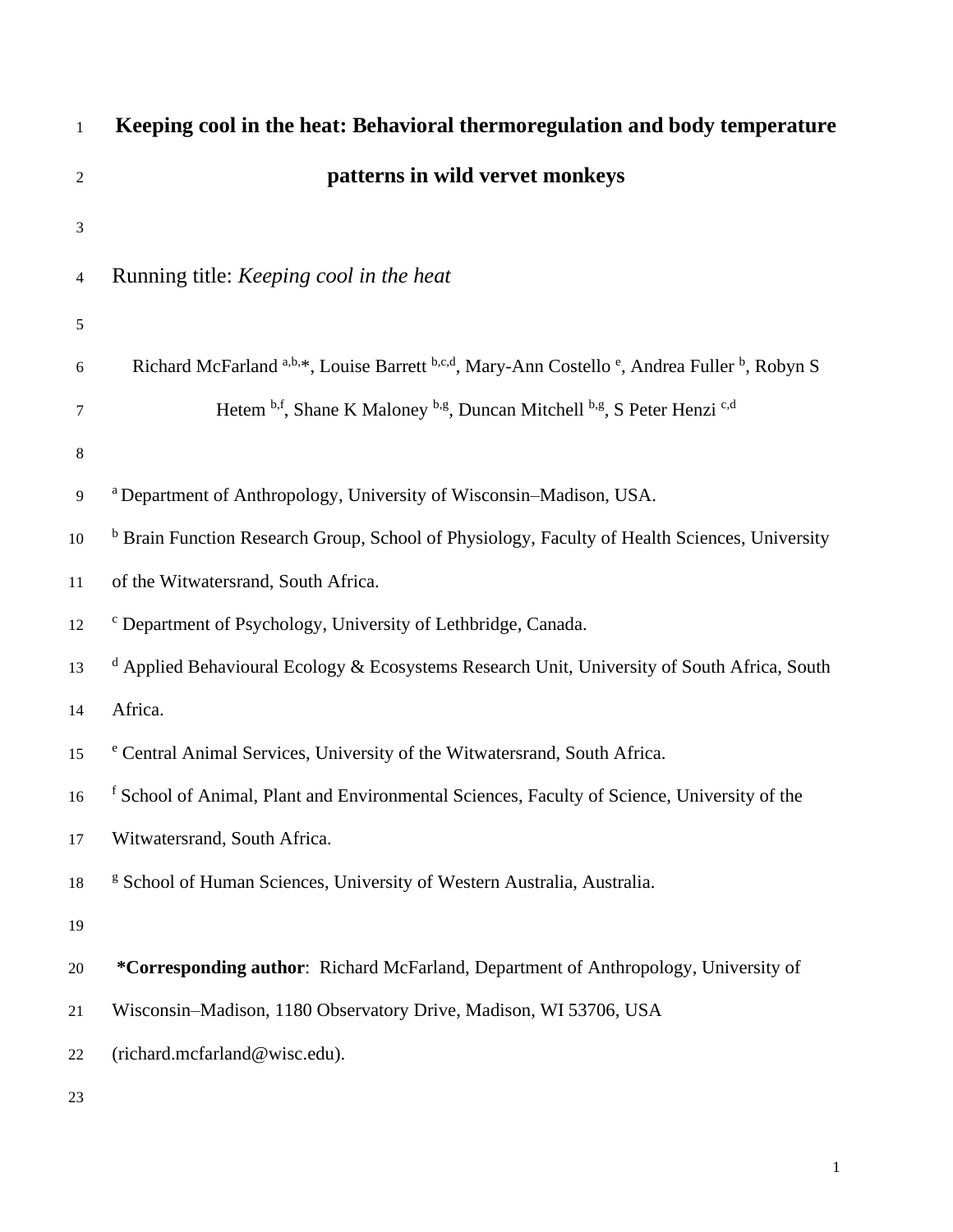| 24 | <b>Abstract</b> |
|----|-----------------|
|    |                 |

 **Objectives:** Climate change is having a significant impact on biodiversity and increasing attention is therefore being devoted to identifying the behavioral strategies that a species uses to cope with climatic stress. We explore how wild vervet monkeys (*Chlorocebus pygerythrus*) respond to heat stress, and how behavioral adaptations are used to regulate body temperature. **Materials and methods:** We implanted wild vervet monkeys with temperature-sensitive data loggers and related the body temperature rhythms of these animals to their use of thermoregulatory behaviors. **Results:** Environmental temperature had a positive effect on the mean, minima and maxima of daily body temperatures. Environmental temperature had a positive effect on the amount of time that vervet monkeys spent in the shade, and animals that spent more time in the shade had lower body temperature maxima. Drinking water did not have a proximate effect on body temperature, most likely a consequence of their regular access to drinking water. Body temperatures were observed to decrease after swimming events, but tended to return to pre-swim temperatures within one hour, suggesting a limited thermal benefit of this behavior. **Conclusions:** Our data support the view that vervet monkeys cope well in the heat, and use behavior as a means to aid thermoregulation. The ability of primates to be flexible in their use of thermoregulatory behaviors can contribute positively to their capacity to cope with environmental variability. However, given its broad effect on plant productivity and habitat loss, climate change is a major threat to species' biogeographical distribution and survival. *Key words:* Behavior; Body temperature; Climate; Thermoregulation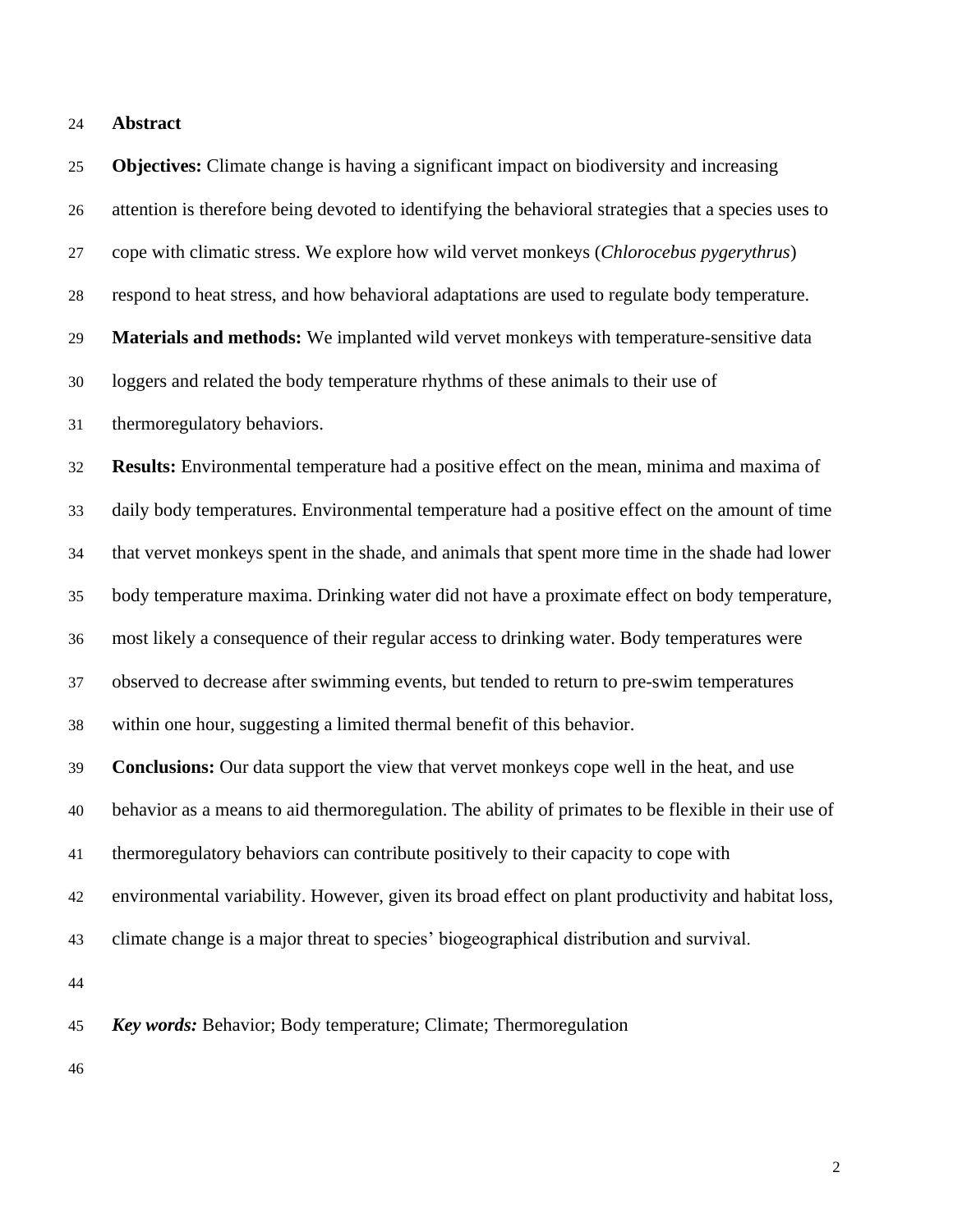#### **Introduction**

 Climate change is exerting a significant impact on biodiversity (Cahill et al., 2013; Pacifici et al., 2015; Scheffers et al., 2016; Urban et al., 2016) and, consequently, greater attention is being paid to the strategies that may allow different species to cope with climatic stress. Due to the long generation time of mammals it is expected that genetic adaptation will not be an effective response to climate change, and that species survival will be dependent on both physiological and behavioral flexibility (Fuller et al., 2010). Behavioral flexibility refers to transient changes in the behavior of an individual in response to changes in their environment (Kappeler et al., 2013; Strier, 2017). Behavioral flexibility has consistently been argued to be adaptive in its ability to buffer an individual or species from the effects of climate change (Parmesan, 2006; Fuller et al., 2010; Hetem et al., 2014; McFarland et al. 2014). Empirical evidence in support of this claim, however, is scarce, given the necessity to collect data from free-living animals over long time periods (Porter et al., 2008; Kearney et al., 2009; Seebacher & Franklin, 2012; Hetem et al., 2014; Campos et al., 2017). Nevertheless, furthering our understanding of how present-day populations express behavioral flexibility in response to environmental variability, especially in extreme climates, remains an important focus of research. Understanding how a species responds to climatic stress, and the degree to which behavior can be used to buffer an individual from thermal stress, provides important insights in to how a species might adjust to new environments. For example, the behavioral response of an animal to thermal stress is an important component of model simulations that predict how a species will fare in the face of climate change (Carey, 2005; Porter et al., 2008; Kearney et al., 2009; Korstjens et al., 2010; Lehmann, Korstjens & Dunbar, 2010; Mathewson, 2018).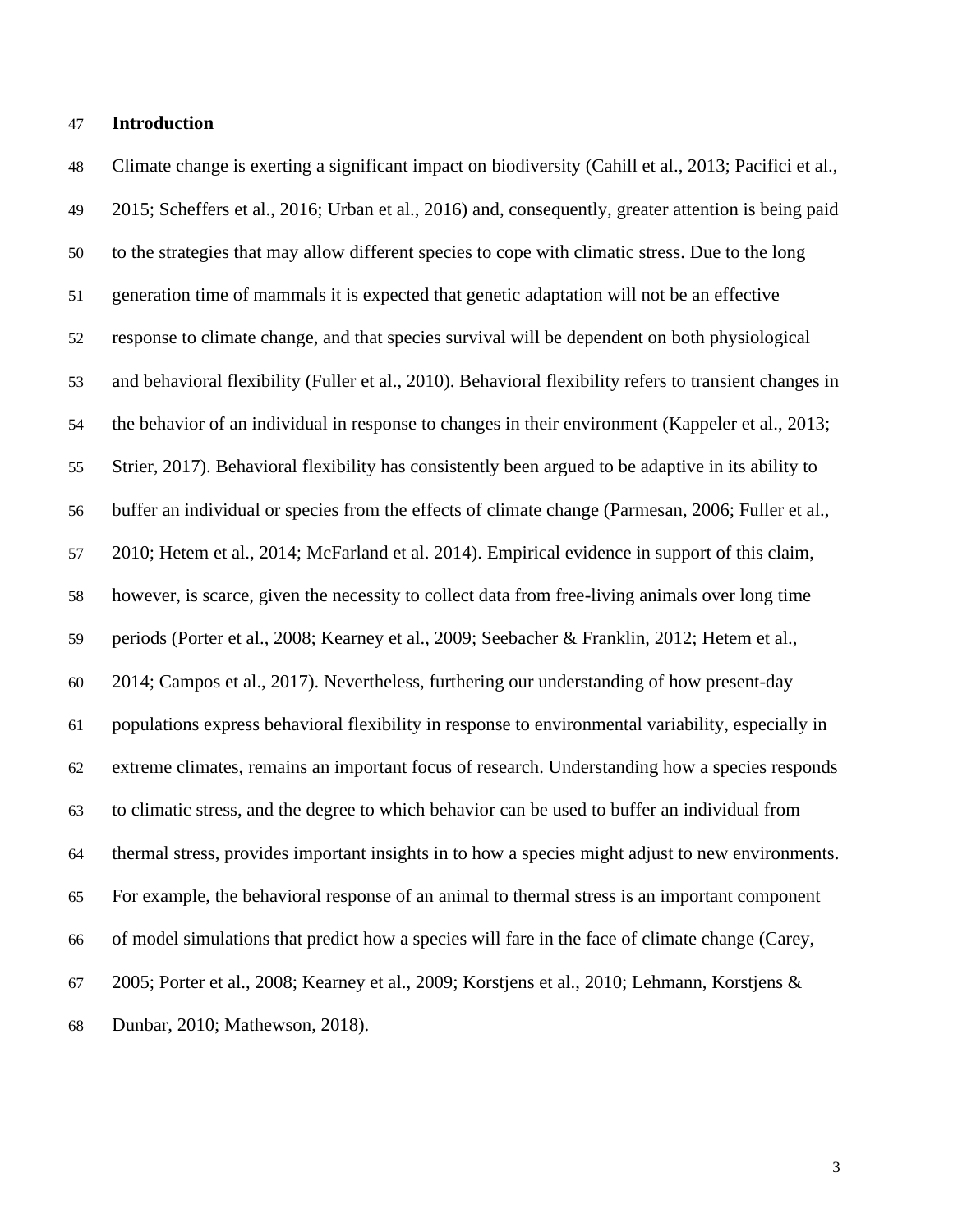| 69 | For primates, most previous studies have focused on the behavioral correlates of                    |
|----|-----------------------------------------------------------------------------------------------------|
| 70 | environmental variability (e.g., resting, foraging and social activity: Hill, 2006; Campos &        |
| 71 | Fedigan, 2009; Korstjens, Lehmann, & Dunbar, 2010; Majolo, McFarland, Young & Qarro,                |
| 72 | 2013; McFarland, Barrett, Boner, Freeman & Henzi, 2014), with less attention devoted to the         |
| 73 | physiological processes that underpin these relationships. While these studies provide important    |
| 74 | insights into the relationship between environmental and behavioral variables, they offer little on |
| 75 | the consequences of environmental variability for a primate's physiology, its ability to            |
| 76 | thermoregulate, or the effectiveness of particular behaviors as buffers against environmental heat  |
| 77 | or cold. Only a few studies have related thermoregulatory behaviors and activity patterns directly  |
| 78 | to measures of core body temperature (e.g., Brain & Mitchell, 1999; Schmid, 2000, Schmid, Ruf       |
| 79 | & Heldmaier, 2000; Dausmann 2005; Lubbe et al., 2014; McFarland et al., 2015; Henzi et al.,         |
| 80 | 2017), while others have tended to use skin or subcutaneous temperature measurements to             |
| 81 | approximate core body temperature (Dausmann et al. 2004; Nowak et al. 2010, 2013; Blanco et         |
| 82 | al. 2013; Kobbe et al. 2014; Thompson et al. 2014).                                                 |
| 83 | Primates, like all mammals, employ a range of behavioral adjustments to help reduce the             |
| 84 | autonomic costs of thermoregulation. To maintain homeothermy in cold environments,                  |
| 85 | autonomic responses include an increase in metabolic heat production, and typically feeding time    |
| 86 | increases to meet this demand (Hill, 2006; Campos & Fedigan, 2009; Majolo et al., 2013;             |
| 87 | McFarland et al., 2014). In concert with autonomic responses, primates also employ behavioral       |
| 88 | thermoregulation, such as huddling that reduces heat loss and sun-basking that increases radiant    |
| 89 | heat gain (Takahashi, 1997; Ogawa & Takahashi, 2003; Danzy, Grobler, Freimer, & Turner,             |
| 90 | 2012; McFarland et al. 2015; Kelley, Jablonski, Chaplin, Sussman & Kamilar, 2016; Eppley,           |
| 91 | Watzek, Dausmann, Ganzhorn & Donati, 2017). If energy availability or behavioral mechanisms         |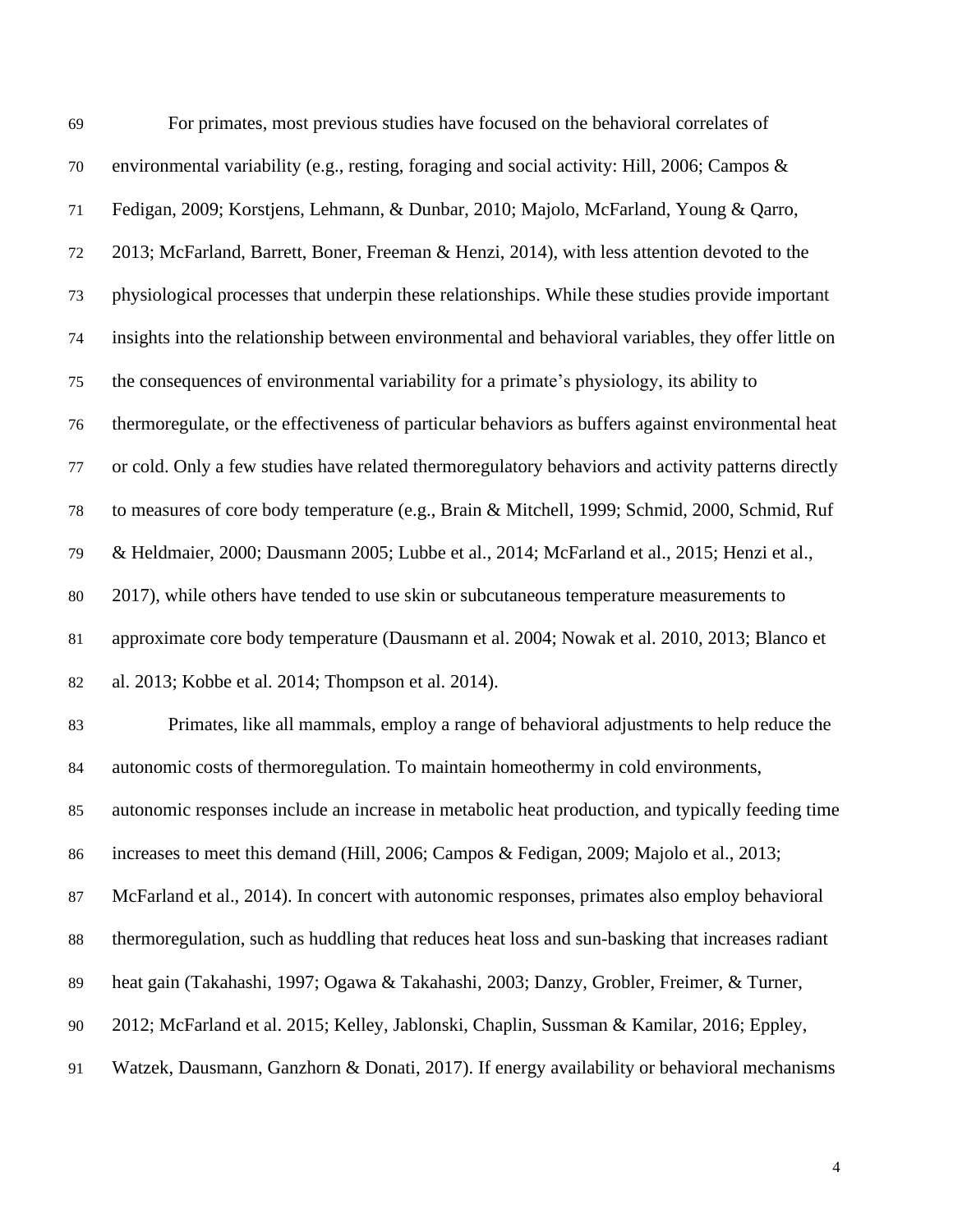are insufficient then heat balance is compromised, and changes in the daily pattern of core body temperature become apparent. Primates living in temperate regions are particularly prone to experiencing cold stress (e.g., chacma baboons, *Papio ursinus*: Weingrill, Gray, Barrett & Henzi, 2004; Barbary macaques, *Macaca sylvanus*: McFarland & Majolo, 2013; vervet monkeys: McFarland et al., 2015; Japanese macaques, *Macaca fuscata*: Thompson et al., 2017; Yunnan snub-nosed monkeys, *Rhinopithecus bieti*: Grueter et al., 2009; golden snub-nosed monkeys, *Rhinopithecus roxellana*: Guo et al., 2018). For example, in our study population of vervet monkeys in the Eastern Cape, South Africa, animals exhibited more variable body temperature rhythms in the winter months than they did in the summer months, despite ambient temperatures regularly exceeding 40 °C in summer (McFarland et al., 2013, Lubbe et al., 2014; McFarland et al. 2015, Henzi et al., 2017).

 In hot environments, primates employ a suite of behavioral mechanisms that reduce heat load or increase heat loss. Primates will avoid physical exertion and spend more time resting (Hill, 2006; Campos & Fedigan, 2009; Majolo et al., 2013; McFarland et al., 2014), seek out cool microclimates (e.g., shade, caves and existing burrows: Stelzner & Hausfater, 1986; Barrett, Gaynor, Rendall, Mitchell & Henzi, 2004; Hill, 2006; Pruetz, 2007; Duncan & Pillay, 2013; 108 McFarland et al., 2019), or adopt postures that are conducive to heat dissipation (Stelzner & Hausfater, 1986; Bicca-Marques & Calegaro-Marques, 1998; Campos & Fedigan, 2009; Lopes & Bicca-Marques 2017). Indeed, sand basking with cool subsurface sand slowed the daily body temperature rise of chacma baboons in the Namib Desert, Namibia (Brain & Mitchell, 1999). However, behavioral mechanisms that enhance dry-heat loss can be effective only if substrates or environments are cooler than the animal. When environmental temperatures exceed body temperature, then mammals must rely exclusively on evaporative cooling to achieve heat balance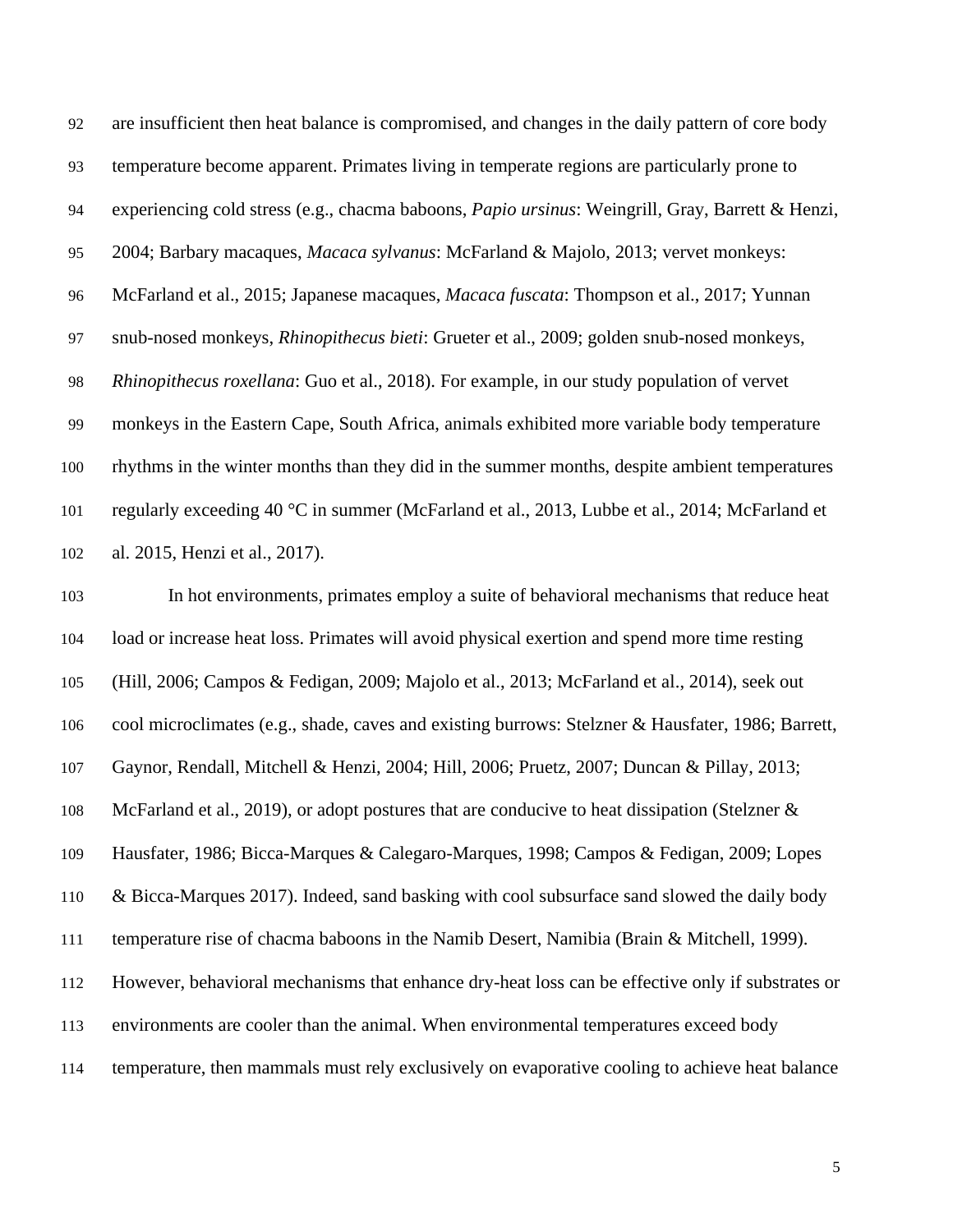(Mitchell et al., 2018). In primates, evaporative heat loss can be increased via both sweating and panting (Hiley, 1976; Kimani, 1983; Campos & Fedigan, 2009). These autonomic thermoregulatory mechanisms can be sustained only if an endotherm has sufficient access to water (Hetem, Maloney, Fuller & Mitchell, 2016). When exposed to high ambient temperatures with limited access to water, both wild and captive chacma baboons develop severe hyperthermia (Brain & Mitchell, 1999; Mitchell et al., 2009). To date, few studies have attempted to link thermoregulatory behaviors directly to proximate changes in the core body temperatures of a wild primate.

 Here, we investigate the use of thermoregulatory behavior by vervet monkeys in response to heat stress, using time-matched body temperature measurements to assess the effectiveness of these behaviors in maintaining homeothermy. Based on our previous findings that vervet monkeys have relatively stable body temperatures in the hot summer months, relative to the 127 winter months (Lubbe et al., 2014), we predicted that vervet monkeys use behavioral adjustments to achieve homeothermy when exposed to heat. Specifically, we tested whether environmental temperatures were related to body temperatures, and how the latter were affected by time spent inactive (resting or allogrooming), in shade, drinking, or swimming. We predicted that vervet monkeys would spend more time inactive (McFarland et al., 2014) in the shade when environmental temperatures were high. Although water availability is highly variable at our study site (McDougall, Forshaw, Barrett & Henzi, 2010), the monkeys had constant access to natural water sources during this particular study period, so we did not expect drinking events to 135 have proximate effects on body temperature like those observed in dehydrated baboons (Brain  $\&$  Mitchell, 1999). Finally, we did not expect body temperatures to decrease during swimming, as vasoconstriction should prevent a lowering of core body temperatures when exposed to cold for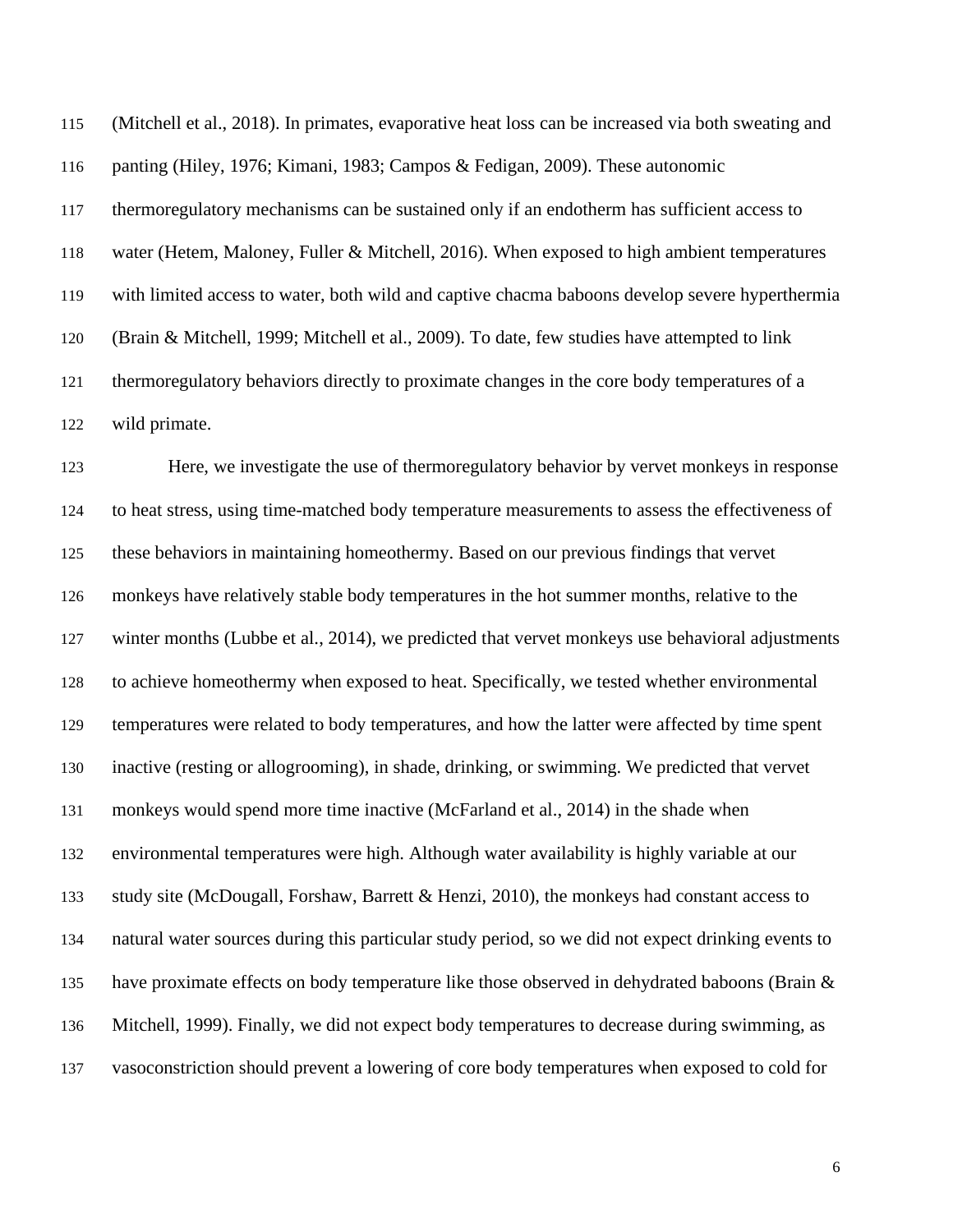short periods of time. We did, however, predict that body temperatures would decrease following swimming events as a result of an increase in evaporative heat loss from a wet pelage over longer periods of time.

**Methods**

 Data were collected between April 2012 and March 2013 from three groups of wild 144 vervet monkeys in the Eastern Cape, South Africa (32°22'S, 24°52'E). These animals fed on a natural diet, were fully habituated to the presence of researchers, and were individually identifiable by means of natural markings (Pasternak et al., 2013; McFarland et al. 2014). The three groups, RBM, RST and PT, consisted of 47 (17 females, 30 males), 55 (25 females, 30 males) and 26 (12 females, 14 males) adults, respectively. Air temperature was recorded at an 149 onsite weather station every 30 minutes. All statistical summary measures are reported as mean  $\pm$ 150 SD. Over the 12 months of the study, air temperature ranged from -7 to 43 °C (mean daily air 151 temperature was  $16 \pm 6^{\circ}$ C, with a mean daily maximum of  $26 \pm 7^{\circ}$ C and mean daily minimum of  $8 \pm 5$  °C). Black globe temperature was also recorded at the weather station every 30 minutes. Because the exchange of dry heat between an animal and the environment depends, not only on air temperature, but also on the radiation temperature and the wind speed, the black globe temperature was measured because it incorporates the influence of air temperature, solar radiation, and wind speed. Black globe temperature is thus considered a better measure of the thermal environment than is air temperature alone (Hetem, Maloney, Fuller, Meyer & Mitchell, 158 2007). The black globe temperature ranged from -4 to 60 °C (mean daily black globe temperature 159 was  $19 \pm 7$  °C, with a mean daily maximum of  $36 \pm 9$  °C and mean daily minimum of  $7 \pm 6$  °C). Naturally occurring drinking water was available to the animals during the entire study period.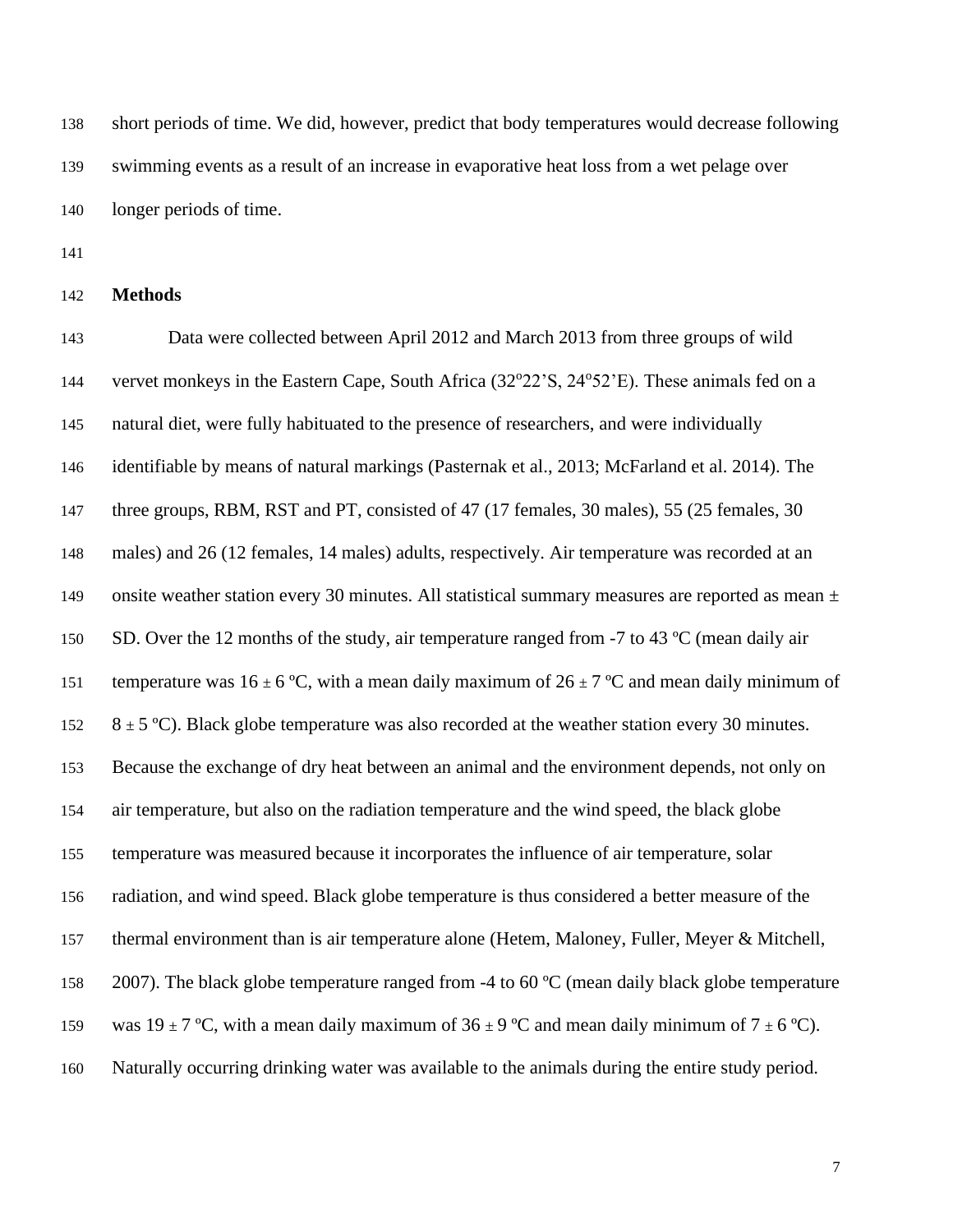## *Behavioral data*

 Instantaneous scan data (Altmann, 1974) were collected daily at 30-minute intervals across all daylight hours, from all adults in groups RBM and RST that could be located within a ten-minute period (totalling 27 098 individual animal scans). Data collection on group PT did not commence until September 2012. Due to limited scan data being collected from PT group across the current study, only groups RBM and RST were the focus of analyses involving scan data. During each scan, all observed subjects were recorded as being either in the sun, in the shade, or under cloud cover (i.e., it was not possible to discriminate between sun and shade). In addition, each subject was recorded as being either active (i.e., foraging or travelling) or inactive (grooming or resting). The scan data were used to calculate a count of males and females in each group that were in the shade and inactive for each hour of each day across the 12-month study period, and the proportion of time each subject spent inactive or in the shade per month. Data were also collected *ad libitum* from data-logged subjects from all three groups. The start and end 175 times of all observed instances of drinking ( $N = 114$ ) and swimming ( $N = 9$ ) were recorded, to allow these events to be time-matched to body temperature and black globe temperature measurements.

 Swimming behavior among non-human primates serves a range of functions, including expanded range use, aquatic foraging, and possible thermoregulation (Kempf, 2009). Although our vervet monkeys did not forage in the river itself, they live in a semi-arid, riparian woodland habitat (Pasternak et al., 2013), that at times required them to traverse the river (~10 m wide) to reach adjacent parts of their home range. The swimming events analysed in the current study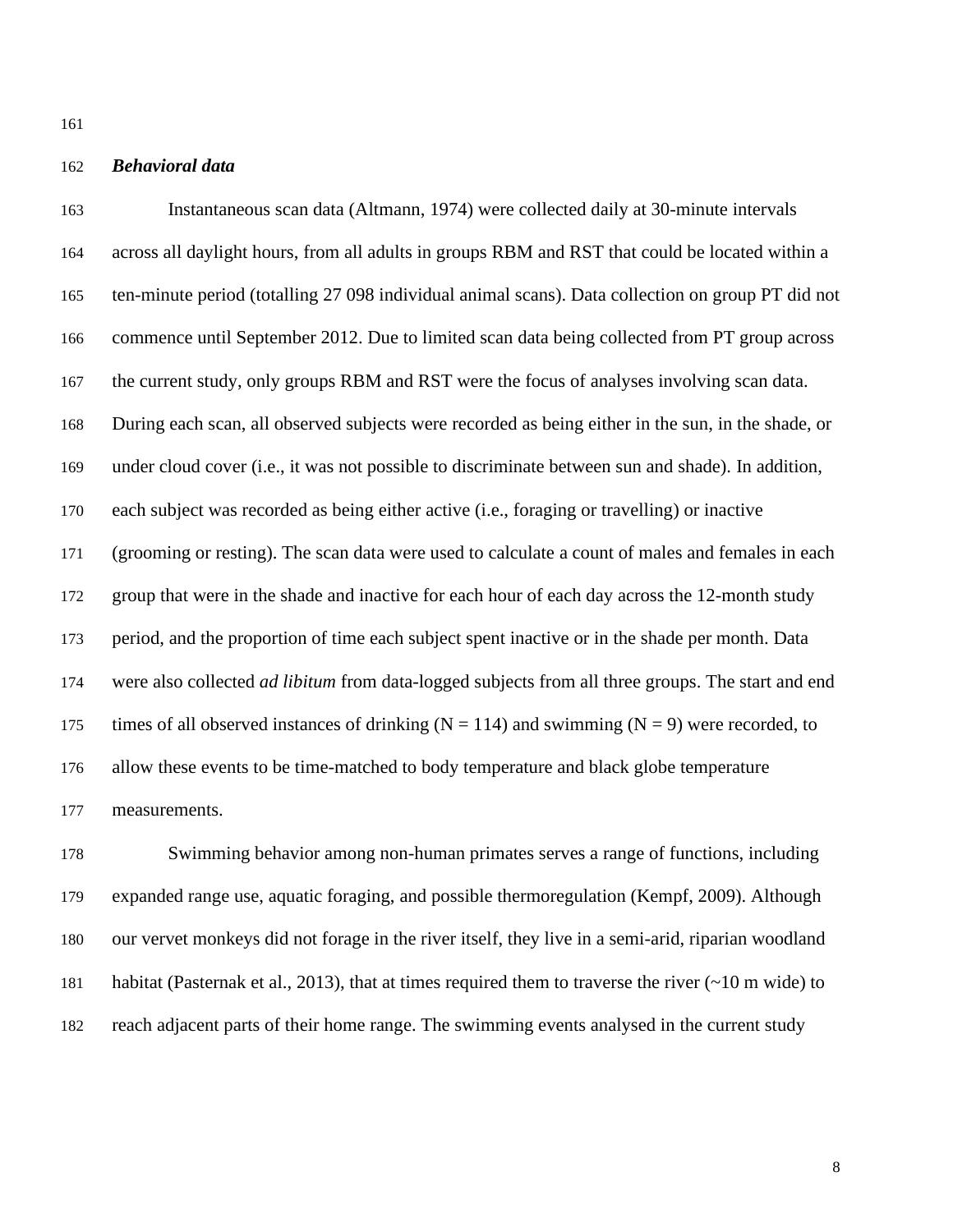excluded such travelling events, so our predictions could be centered on swimming as a form of behavioral adjustment that may provide thermal benefits.

 The behavioral data collection protocols were approved by the University of Lethbridge under Animal Welfare Protocol 0702.

#### *Body temperature data*

 In April 2012, a subset of 19 adult vervet monkeys (9 females, 10 males) distributed across groups RBM and RST, underwent surgery for the implantation of miniature temperature- sensitive data loggers (model: ADXL345, Sigma Delta Technologies, Perth, Australia) into the peritoneal cavity. The loggers instantaneously recorded core body temperature at five-minute 193 intervals at a resolution of  $0.06^{\circ}$ C and were individually calibrated to an accuracy of  $0.1^{\circ}$ C. An additional female and male vervet monkey from group PT were implanted in September 2012 (i.e., after behavioral data collection from this group had commenced). In March 2013, all the 196 data loggers were retrieved. Body mass was recorded for all animals (mean  $\pm$  SD, female = 3.3  $\pm$ 197 0.4 kg, male =  $5.1 \pm 1.0$  kg). For full details of the capture and surgery procedure see McFarland et al., (2015). Body temperature data were used to calculate the 24 h mean, maxima, minima, and amplitude (i.e., maxima – minima) of vervet monkey body temperature rhythms. All capture and surgical procedures were approved by the University of the Witwatersrand Animal Ethics Research Committee (Protocol # 2010/41/04) and conformed to the legal requirements of South Africa.

*Statistical analysis*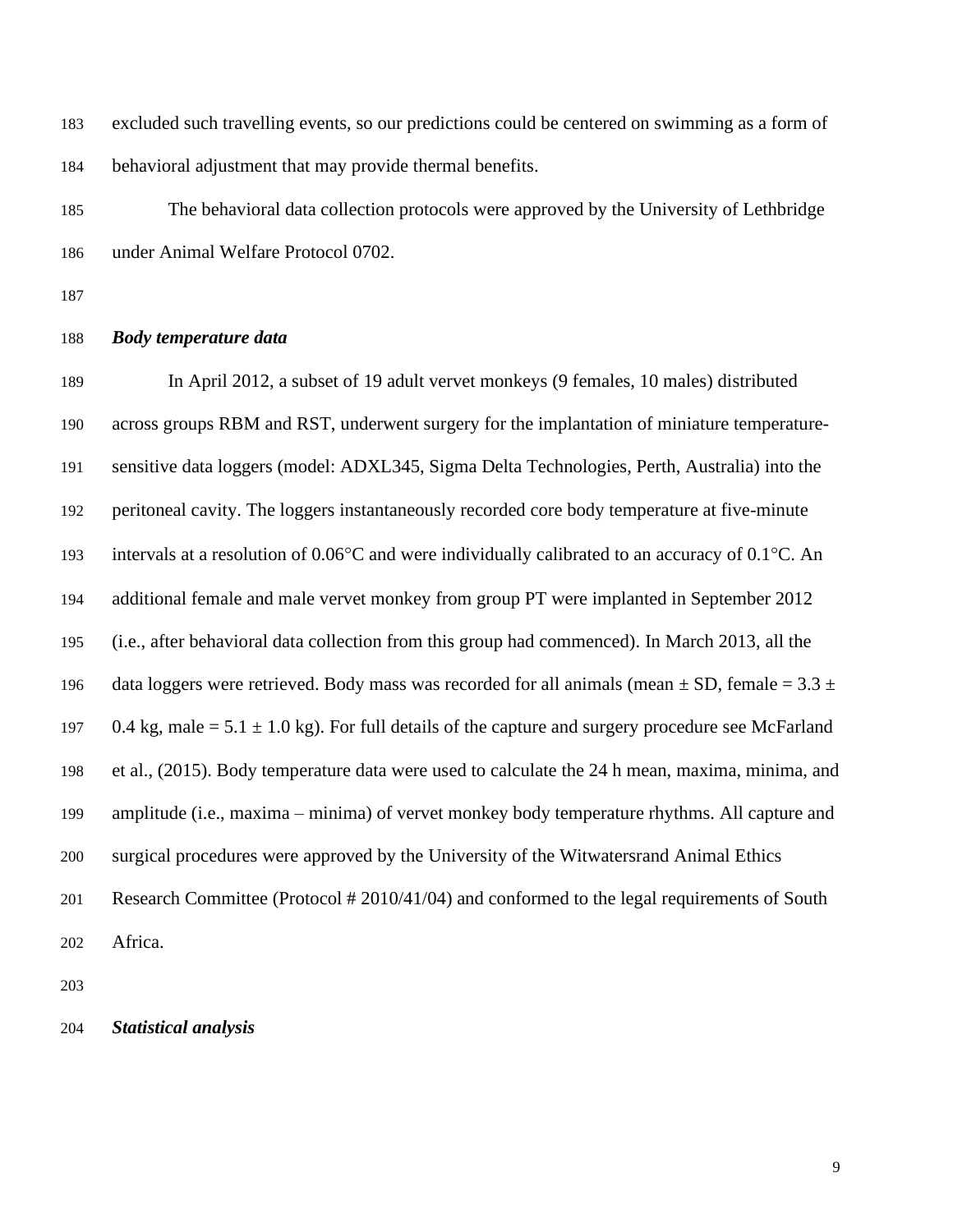| 205 | Model analyses were performed in R (R Core Team, 2017), using the 'lme4' package                                    |
|-----|---------------------------------------------------------------------------------------------------------------------|
| 206 | (Bates, Maechler, Bolker & Walker, 2015) to model outcomes, and the MuMIn' package (Barton                          |
| 207 | & Barton, 2015) to generate marginal and conditional $R^2$ values for the fixed effect and whole                    |
| 208 | models, respectively (Nakagawa & Schielzeth, 2012). Linear predictor variables were scaled by                       |
| 209 | subtracting the mean from the inputs and dividing the inputs by two standard deviations so that                     |
| 210 | linear and nominal variable coefficients could be directly compared (Gelman, 2008). Prior to                        |
| 211 | running each model, we checked for multicollinearity by calculating Variance Inflation Factors                      |
| 212 | (VIF) for the predictor variables. None of our model variables had a VIF score greater than 6 so                    |
| 213 | were thus retained in their respective models (Kutner, Nachtsheim & Neter, 2004: see for details                    |
| 214 | supporting a VIF criteria of less than 10). All models were compared with the null model (i.e., an                  |
| 215 | intercept only model) using likelihood-ratio Chi <sup>2</sup> tests. The residuals of all final models were         |
| 216 | normally distributed and thus met the assumptions of normal error structure. We describe                            |
| 217 | outcomes as indicating weak ( $P \sim 0.05$ ), moderate ( $P \sim 0.01$ ) or strong ( $P \sim 0.001$ ) evidence for |
| 218 | effects (sensu Colquhoun, 2014).                                                                                    |
| 219 | To test for an effect of environmental temperature on the body temperature rhythms of                               |
| 220 | our subjects equipped with data-loggers, we ran four linear mixed models (LMM) using either 24                      |
|     |                                                                                                                     |

 h (i) mean, (ii) maxima, (iii) minima, or (iv) amplitude of the daily body temperature rhythm, in turn, as the outcome variable. In all four models, the mean 24 h black globe temperature was entered as a predictor variable. Sex and body mass were also entered as predictor variables to control for potential differences in body temperatures between males and females of variable body mass. Subject ID, nested inside group ID, was entered as a random effect. Analyses were 226 run at the level of the subject-day ( $N = 3471$  monkey days from 21 monkeys over the 12-month study).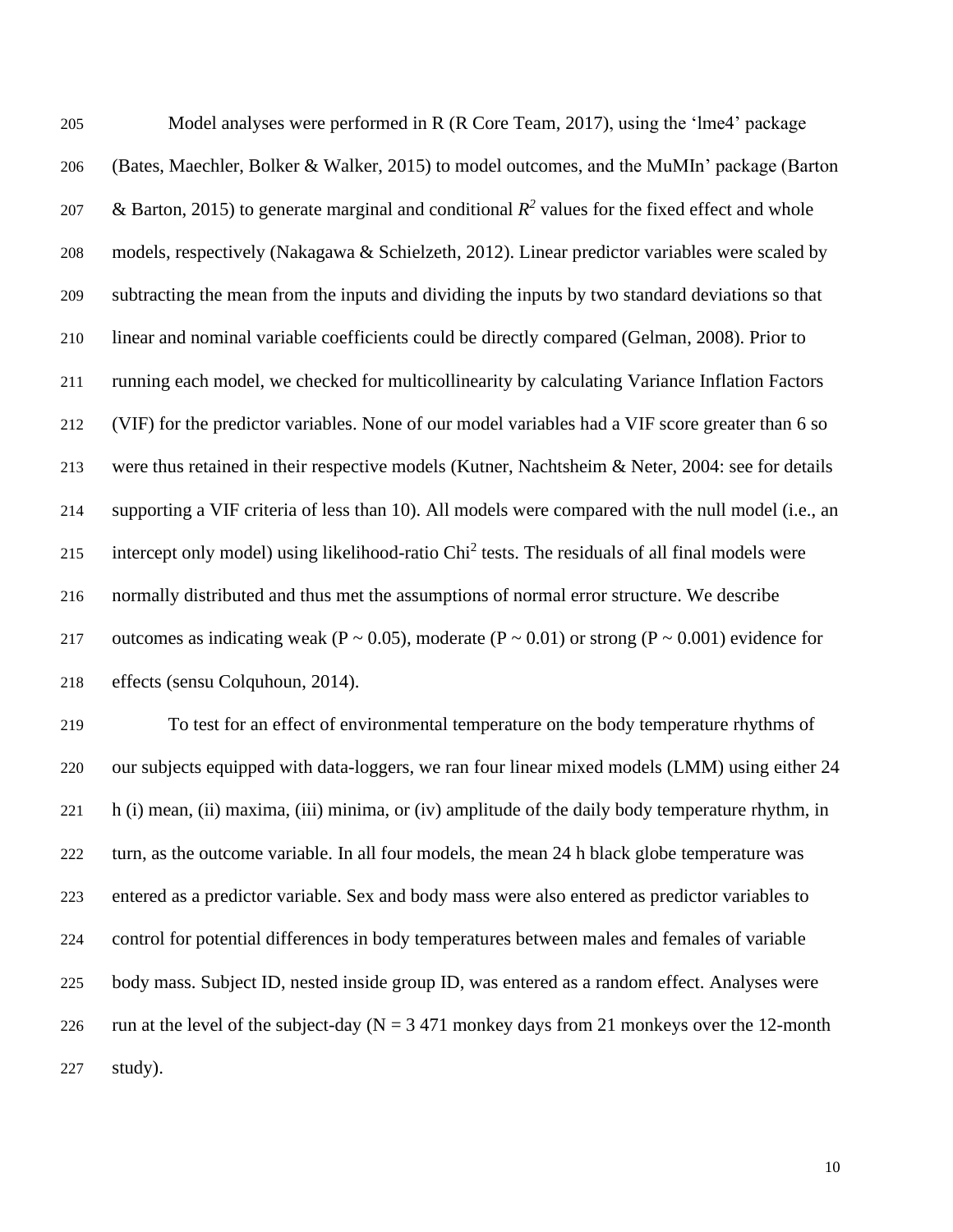To test the potential effects of environmental temperature on shade-use behavior, we ran a generalised LMM. We specified a negative binomial link function, entering the count (for each sex) of scans in the shade per hour as the outcome variable and the log of the total number of scans as the offset. Mean hourly black globe temperature and subject sex were entered as predictor variables. Day ID, crossed with group ID, was entered as a random effect. Analyses 233 were run at the level of the hour-sex-group ( $N = 2514$  monkey group hours).

 From those subjects equipped with data-loggers, we were able to test for any effect of monthly shade-use behavior on monthly body temperature rhythms. Only subjects that had at least 20 subject scans in a given month were included in these analyses. We ran two LMMs entering either the monthly 24 h body temperature mean, or maxima, in turn as the outcome variable. The mean 24 h black globe temperature, the proportion of time spent in the shade per month, and the proportion of time spent inactive per month, were entered as predictor variables. Subject ID, nested inside group ID, was entered as a random effect. Due to the smaller size of this dataset, we opted to reduce the number of fixed effects in this model by removing subject sex and body mass as predictor variables. Our previous analyses did not reveal significant effects of sex or body mass on vervet monkeys body temperature rhythms (Table 1). Analyses were run 244 at the level of the subject-month ( $N = 76$  monkey months from 15 monkeys over the 12-month study).

 We ran three LMMs to test the effect that the act of drinking water had on the body temperature patterns of subjects equipped with data-loggers, over three different time periods. In all three models, time period (i.e., before or after) was entered as the predictor variable. In each of the three models, the following were entered in turn as the outcome variable: (i) body temperature five minutes before and five minutes after the drinking event (i.e., the time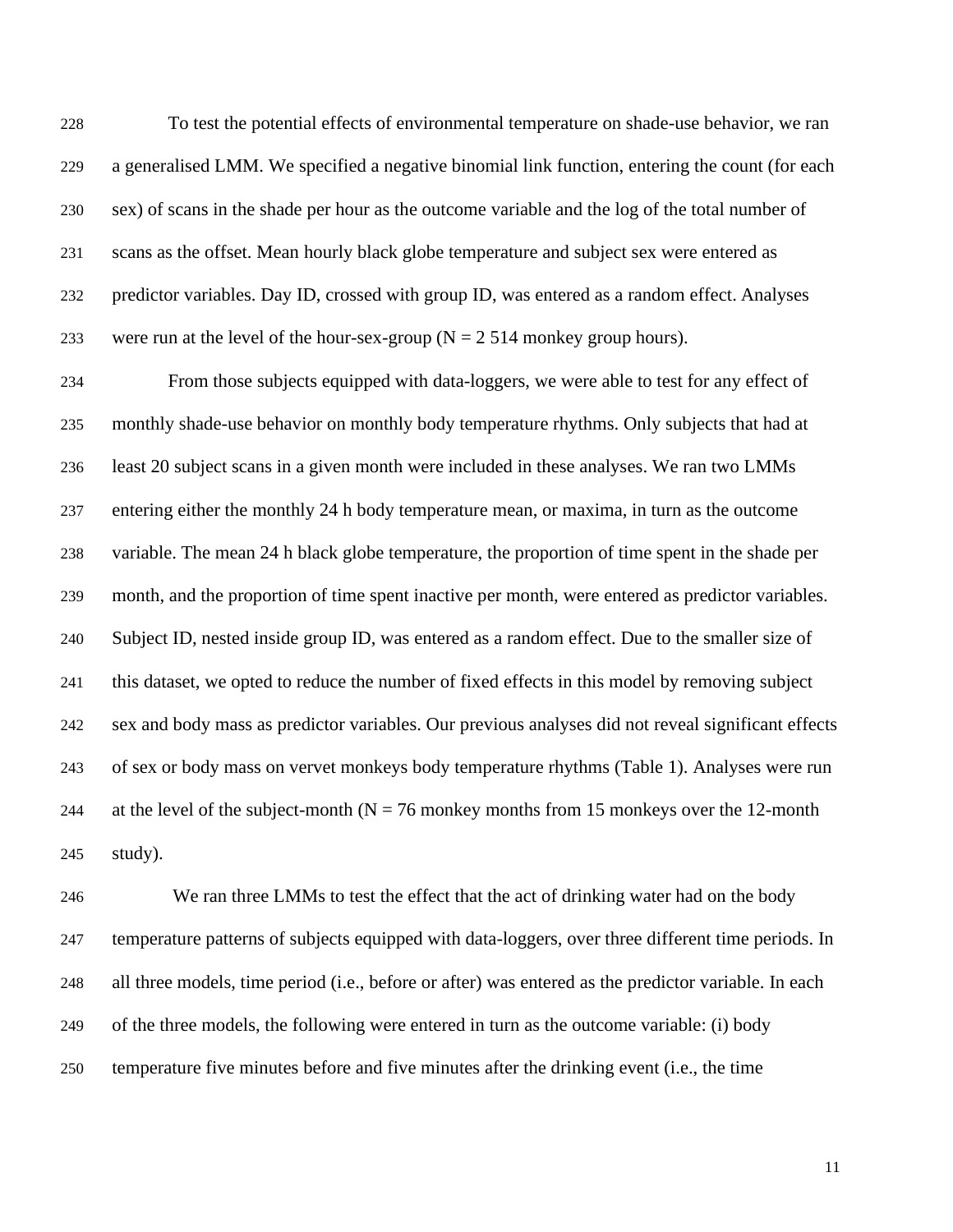| 251 | resolution of the data loggers), (ii) the average body temperature across a 30-minute period both    |
|-----|------------------------------------------------------------------------------------------------------|
| 252 | before and after the drinking event, and, (iii) the average body temperature across a 60-minute      |
| 253 | period both before and after the drinking event. Drinking duration, subject sex, body mass, and      |
| 254 | black globe temperature coinciding with the drinking time, were also entered as predictor            |
| 255 | variables to control for their effects on body temperature. Drinking event ID, nested inside         |
| 256 | subject ID, nested inside group ID, was entered as a random factor. Analyses were run at the         |
| 257 | level of the time period/drinking event/subject ( $N = 278$ before and after drinking periods from   |
| 258 | 139 drinking events from 16 monkeys).                                                                |
| 259 | Due to the somewhat limited observation of swimming events by subjects that were                     |
| 260 | equipped with data loggers ( $N = 9$ subjects), body temperature profiles during events are          |
| 261 | qualitatively described, but were not statistically analysed.                                        |
| 262 |                                                                                                      |
| 263 | <b>Results</b>                                                                                       |
| 264 | Relationship between environmental temperature and body temperature rhythms                          |
| 265 | The 24 h body temperature patterns of the vervet monkeys were significantly associated               |
| 266 | with environmental temperatures (Table 1, Figure 1). There was strong evidence that mean 24 h        |
| 267 | black globe temperature had a positive effect on the 24 h body temperature means, maxima, and        |
| 268 | minima, and a negative effect on the amplitude of the 24 h body temperature rhythm. All of the       |
| 269 | models performed better than their corresponding null models. The model with the mean 24 h           |
| 270 | body temperature as the outcome variable performed best, with 32 % of its variance explained by      |
| 271 | the fixed effects, followed by the model of the daily minima $(23\%)$ , and amplitude $(14\%)$ , and |
|     |                                                                                                      |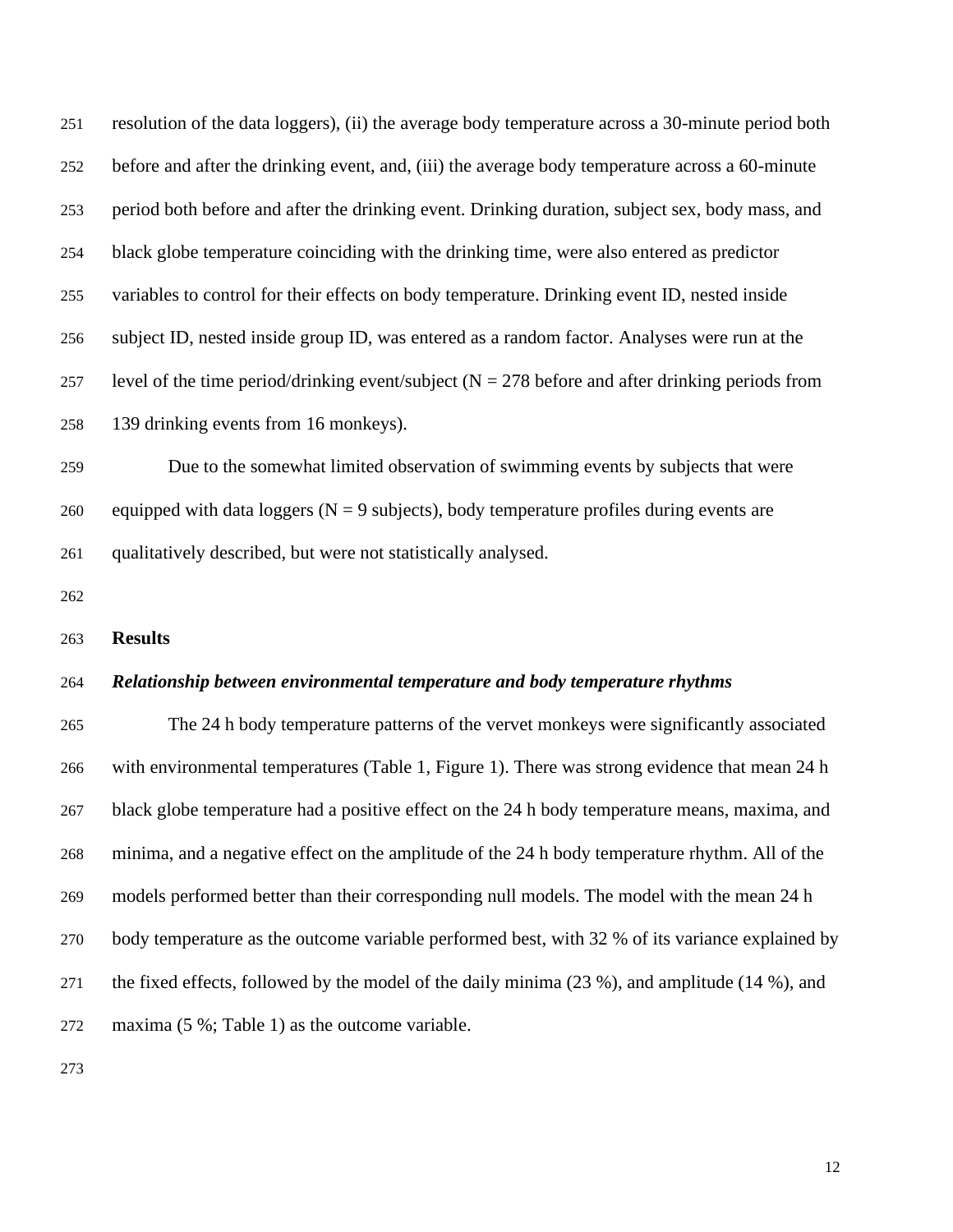#### *Relationship between environmental temperature, shade-use, and body temperature*

 At the group level, the frequency of shade-use per hour was positively associated with environmental temperature (Table 2). There was strong evidence that black globe temperature had a positive effect on the proportion of the group that was in the shade per hour. The model performed better than the corresponding null model (Table 2).

 When controlling for the effect of black globe temperature, there was no evidence that either the proportion of time spent inactive per month, or the proportion of time spent in the shade, had an effect on the monthly body temperature means. When controlling for the effect of black globe temperature, however, there was moderate evidence that the proportion of time that was spent in the shade per month had a negative effect on monthly body temperature maxima. There was no evidence that the proportion of time that was spent inactive per month had an effect on monthly body temperature maxima. The models with the body temperature mean and maxima as the outcome variables both performed better than their corresponding null models (Table 3).

## *Effect of drinking on body temperature*

 On the occasions when we did observe the vervet monkeys drinking, it was typically in 290 the middle of the day (12:00  $\pm$  2.5h) when the black globe temperature was 32.5  $\pm$  8.8 °C. The 291 mean black globe temperature at 12:00 h across the entire study was  $33 \degree C$  (mean from 9:00 to 292 15:00 h: 31  $^{\circ}$ C). At the time that they commenced drinking, the vervet monkeys had a mean 293 body temperature of  $38.6 \pm 0.5$  °C (N = 114). On average a drinking event lasted  $18 \pm 10$  s. There was no evidence that the act of drinking water effected body temperature in the five 295 minutes immediately after a drinking event ( $\triangle$  -0.02  $\pm$  0.13 °C), or across a 30-minute ( $\triangle$  -0.01  $\pm$ 296 0.26 °C), or 60-minute ( $\triangle$  -0.05  $\pm$  0.35 °C), post-drinking period (Table 4; Figure 2).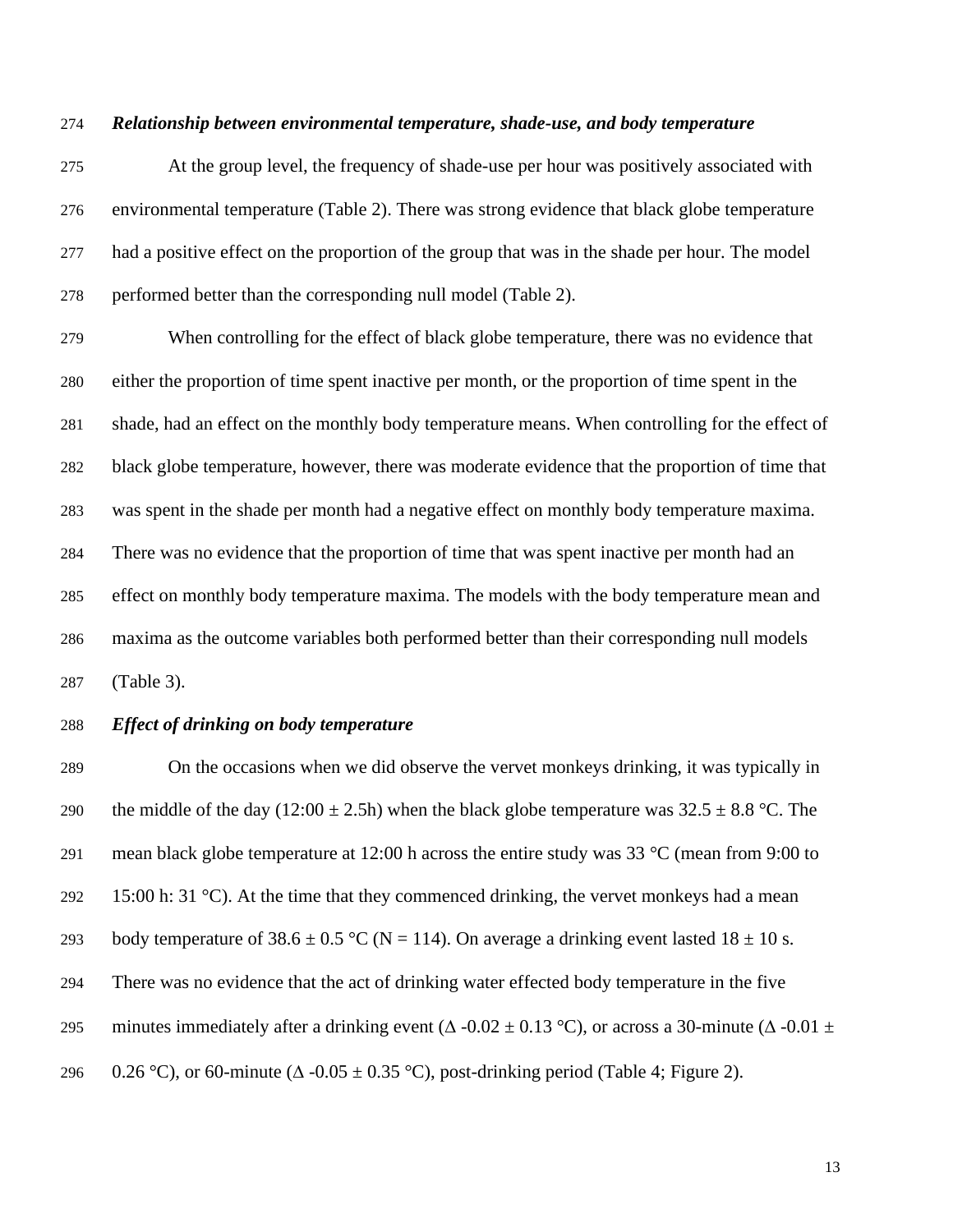# *Effect of swimming on body temperature*

 Body temperature data were recorded across nine observed swimming events from four females (Table 5; Figure 3). The body temperature at the start of every swimming event was 301 greater than 38 °C. The body temperature decreased after each swimming episode, and took 63  $\pm$ 302 42 minutes, on average, to reach a minimum after a swimming event  $(\Delta -1.33 \pm 0.98 \degree C)$ , before 303 increasing thereafter. Body temperature returned to the pre-swim levels after  $108 \pm 55$  minutes. 

# **Discussion**

306 Despite the ambient air temperature exceeding  $40^{\circ}$ C on some days, the vervet monkeys in this study maintained relatively stable body temperatures, and avoided hyperthermia. The mean daily black globe temperature was positively associated with the 24 h mean body temperature, and negatively associated with the amplitude of the 24 h rhythm of body temperature. Those outcomes were driven predominantly by the positive association between the 311 black globe temperature and the body temperature minima (marginal  $R^2 = 23\%$ ), and, to a lesser extent, its positive association with body temperature maxima (marginal  $R^2 = 5\%$ ). That is, although black globe temperature had a positive effect on both body temperature minima and maxima, it had a stronger effect on the former, meaning the associated body temperature amplitude (i.e., maxima – minima) was smaller in hot conditions. This supports the view that, although cold temperatures are an important stressor for this population (i.e., wider temperature amplitudes in colder conditions: McFarland et al. 2015), body temperature maxima are also sensitive to environmental variability and variable climates. Hyperthermia, and the subsequent risk of heat-related illness in mammals, occurs when body temperature exceeds approximately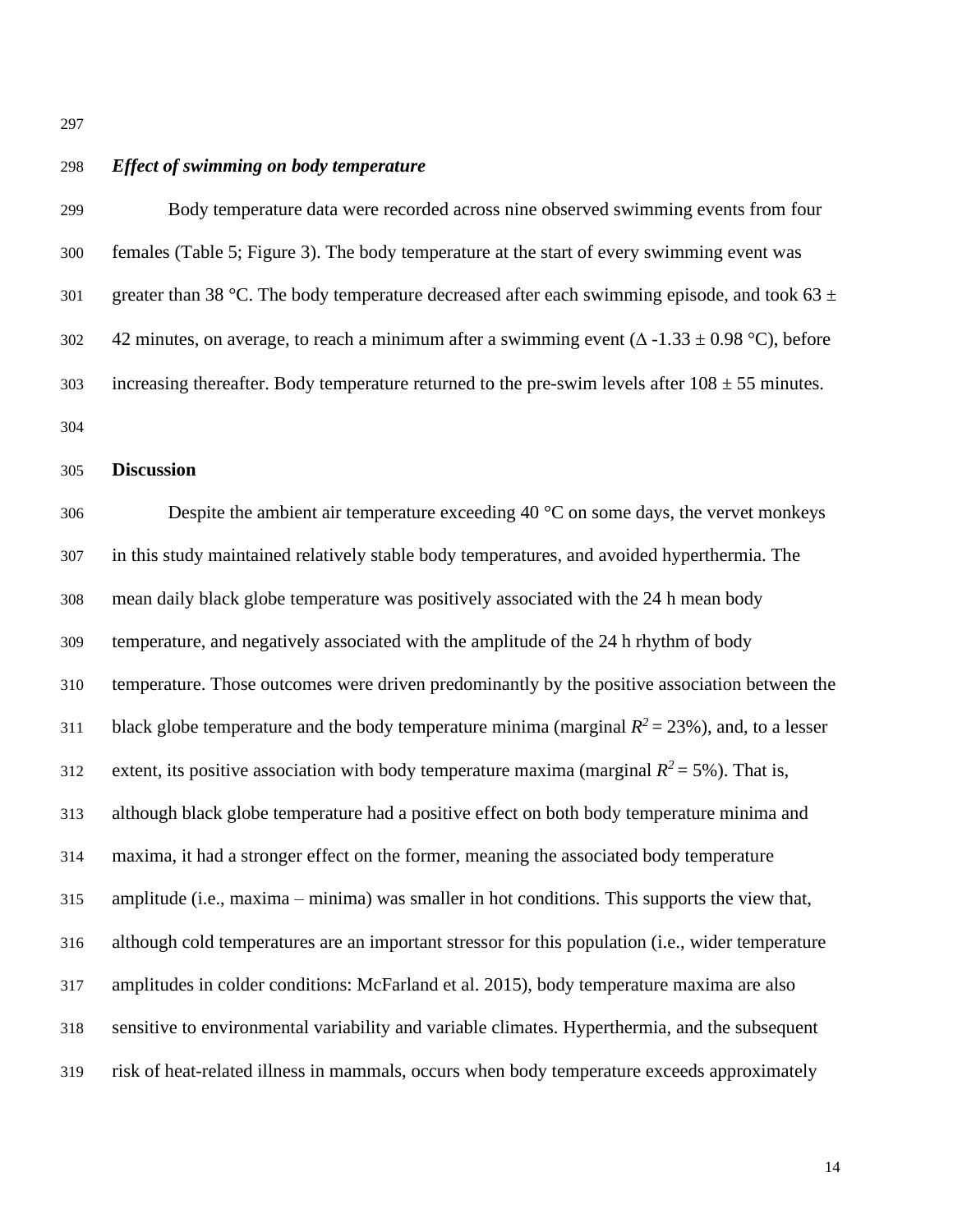42.5 °C (Hiley, 1976; Fuller, Mitchell, Maloney & Hetem, 2016). Chacma baboons in a laboratory, for example, showed signs of heat stroke when body temperature reached 42.5°C (Bouchama et al., 2005). Body temperature in excess of 42.5 °C was never seen in any of our vervet monkeys, and in only 1 % of cases (45 of 4 118 monkey days) did the mean 24 h body temperature exceed 40 °C.

 Primates are largely considered to be a tropical or sub-tropical order, given their present- day distribution, and the co-evolution of primates and tropical habitats in the early Eocene (Sussman, 1991; Fleagle & Gilbert, 2006, Smith, Rose & Gingerich, 2006; Sussman, Rasmussen & Raven, 2013). The extant primates are found predominantly in tropical habitats characterised by high temperature, rainfall, and biodiversity. A limited number of primate taxa are found in more temperate climates, characterised by low ambient temperatures, rainfall, and biodiversity (Fleagle & Gilbert, 2006). There are of course exceptions to such a simple climatic delineation between tropical and temperate species. Primate species living in temperate regions can also be exposed to high temperatures and droughts that can potentially result in hyperthermia and heat- related illness. Chacma baboons in the Namib desert, Namibia, for example, were observed to 335 develop hyperthermia when they did not have regular access to drinking water (Brain  $\&$  Mitchell, 1999). To avoid hyperthermia when environmental temperature exceeds body temperature, an animal must engage evaporative cooling, and to sustain that effector, must be able to replace the water that is lost by evaporative cooling (Fuller et al., 2016; Mitchell et al., 339 2018). Our vervets had a mean body temperature of  $37.8 \pm 0.4$  °C across the duration of the 340 study. The black globe temperature exceeded  $37.8 \text{ °C}$  for 12.5 % of the duration of the study. Regular access to drinking water from a river, however, would have made it possible for our vervets to engage in evaporative cooling and replace the water, allowing them to maintain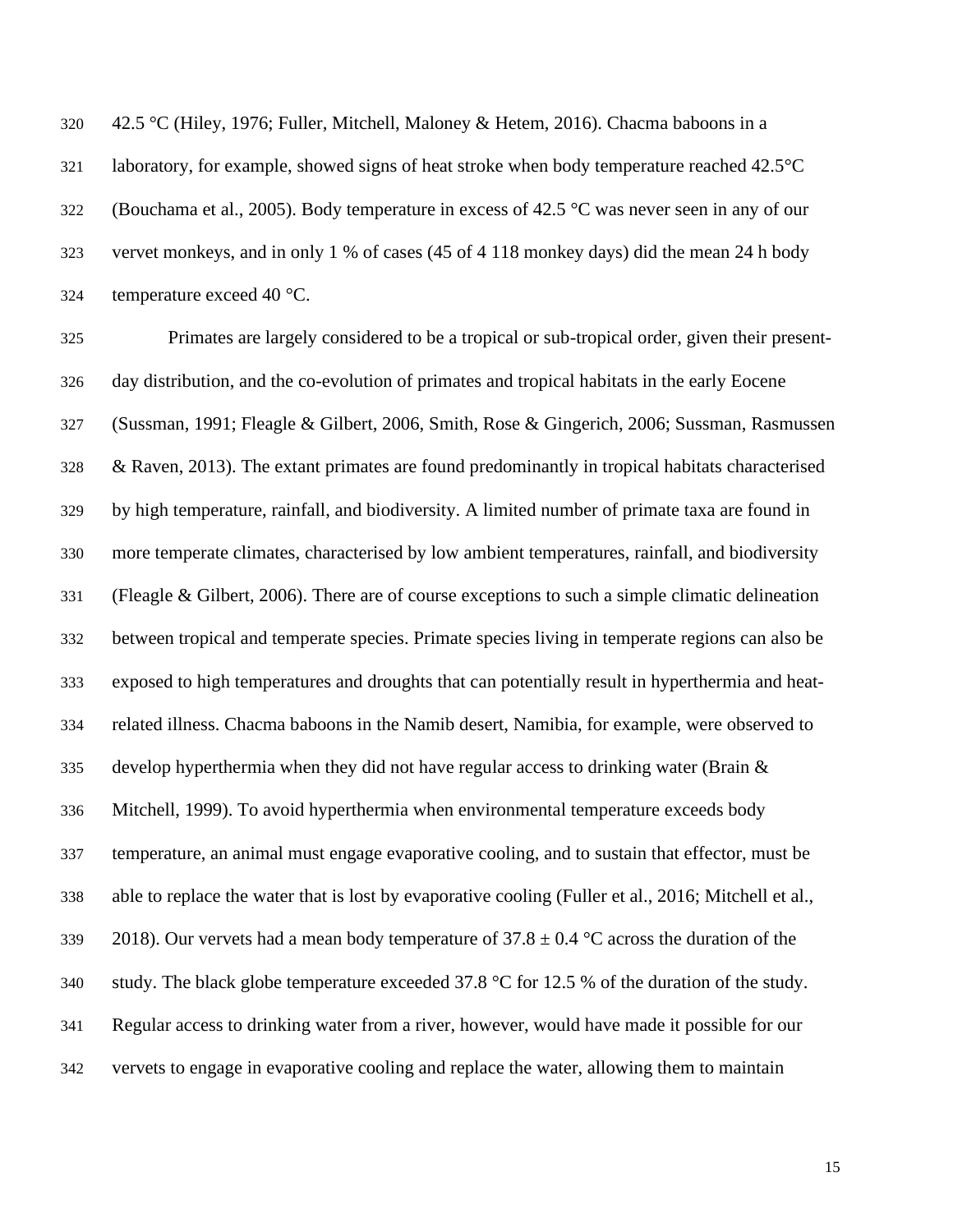relatively stable body temperatures even during extreme heat (i.e., when ambient temperature exceeded body temperature).

 Regular access to water might also explain the absence of a proximate effect of drinking on body temperature. Some previous studies have reported a dramatic decrease in body temperature following a drinking event in primates (Brain & Mitchell, 1999; Mitchell et al., 2009). However, in those studies, the animals were water-deprived prior to the drinking event. When mammals cannot maintain water balance, as might occur when they inhabit an arid habitat, they will gradually become dehydrated. In turn, dehydration leads to an attenuation of evaporative cooling, reducing water use but increasing the likelihood of hyperthermia (Baker, 1989). When the baboons in the studies of Brain & Mitchell, (1999) and Mitchell et al., (2009) were given access to drinking water, they were already hyperthermic, most likely as a result of an attenuation of the evaporative cooling response. When they were given access to drinking water, evaporative cooling was activated, and the body temperature decreased rapidly to a normal (hydrated) level. Our vervets, which likely were well-hydrated, experienced no change in body temperature following a drinking event.

 Vervet monkeys likely used autonomic means, especially sweating (Kimani, 1983), to regulate their body temperatures in the heat, but behavioral adjustments may also have played an important role by reducing heat gain and thereby reducing the water costs of evaporative cooling. Coupled with our earlier finding that vervet monkeys in the same study population spent more time inactive when environmental temperatures were high (McFarland et al., 2014), we also found that they spent more time in the shade at high environmental temperatures. Furthermore, this behavioral adjustment was significantly associated with body temperature patterns. We showed that when individuals spent more time in the shade, they had lower body temperature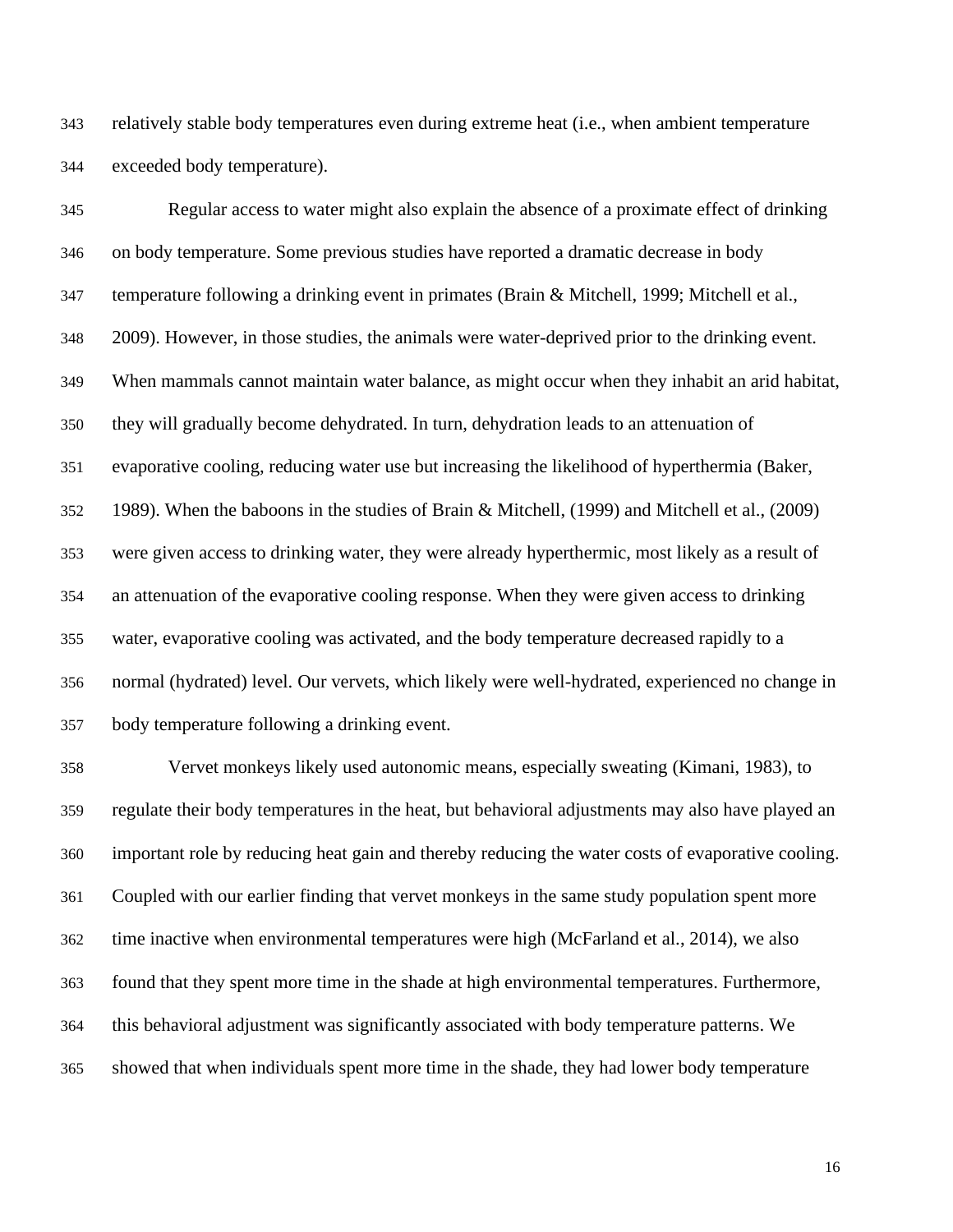maxima than when they that spent less time in the shade. Overall, our findings confirm the predicted shade-seeking response of vervet monkeys to heat, and that this behavior has a meaningful effect on an individual's thermal physiology.

 Although it might seem intuitive that when an animal swims it would provide some cooling benefit while the animal is in contact with water that is cooler than the body (van Schaik, Amerongen & van Noordwijk, 1996; Pruetz & Bertolani, 2009; Kempf, 2009), there will also be an increase in evaporative heat-loss from a wetted pelt in the aftermath of a swimming event. Other mammals, including humans, for example, show no decrease in body temperature during swimming events (Fuller, Oosthuyse, Maloney & Mitchell, 1999; Hidden, 2009). For the first time, notwithstanding the small and descriptive sample, we were able to track the core body temperature patterns of a wild primate before and after swimming events. Vervet monkey body 377 temperatures decreased an average of  $1.33 \pm 0.98$  °C following a swimming event, and the decrease lasted approximately two hours (Table 5). The increase in evaporative heat loss from the wetted pelt likely explains the whole-body cooling observed (wind speed in this environment is on average 3.0 m/s), and would have contributed savings in body-water that would otherwise have been required for sweating, albeit for a relatively short time period.

 If swimming were to provide significant thermal benefits, one might expect all of the animals to engage in this behavior. In the current study, while juveniles were frequently observed to swim, the behavior was very rarely observed in adult males, and only occasionally in adult females (hence our small sample size). We implanted only adult monkeys, and so do not have body temperatures from any juveniles. One could argue that the increase in body and muscle mass of adults might offer them some thermal inertia, making them less heat stressed, and therefore less in need of the cooling effects of swimming (Kempf, 2009, but see Mitchell et al.,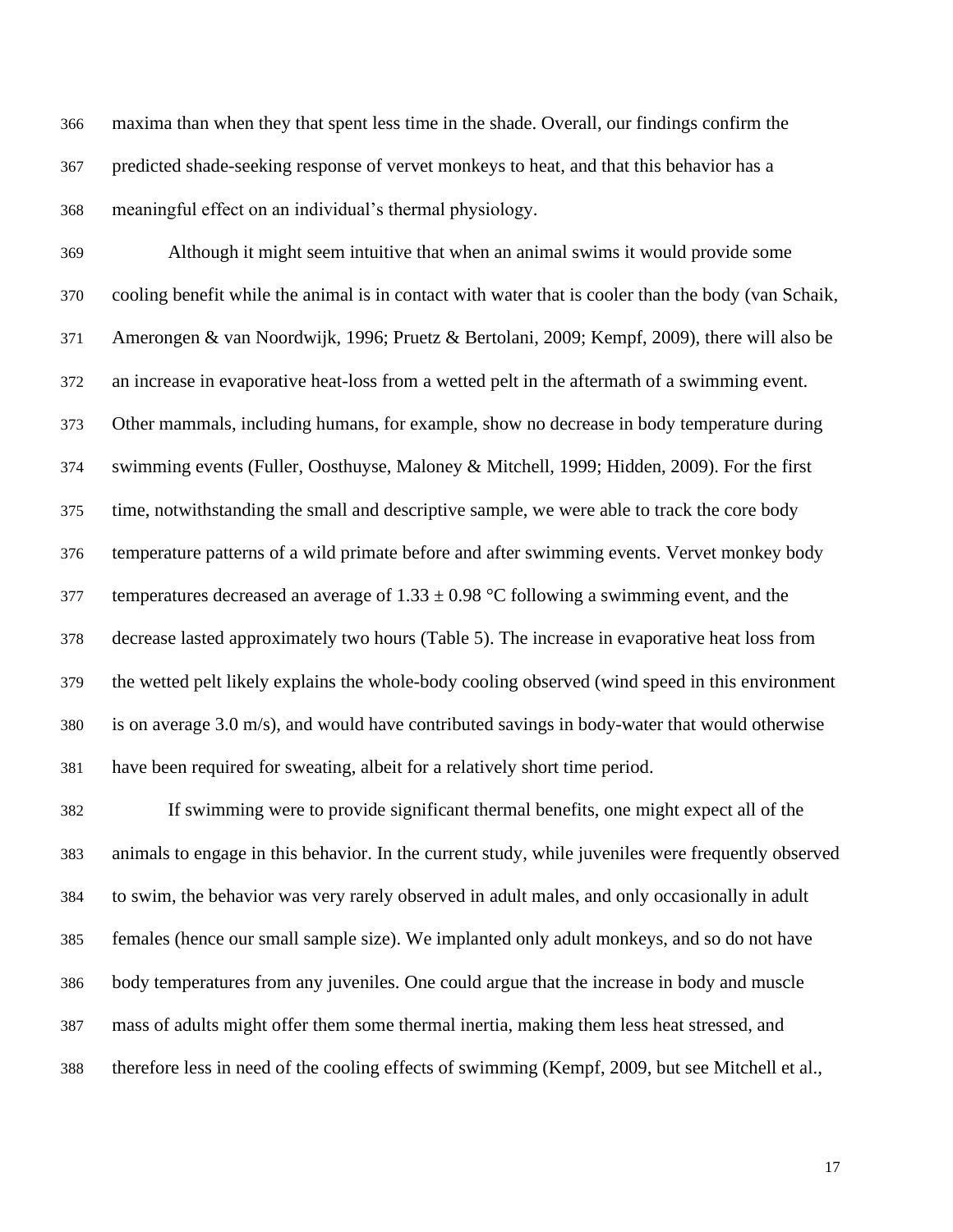2018). However, it seems more likely that the higher rates of swimming that were observed among juveniles was probably best regarded as play behavior. While adult females tended to swim for less than a minute, the juveniles swam for extended periods of up to an hour and were often seen engaging in jumping and wrestling behaviors as they engaged with their conspecifics in the water. The more frequent observation of swimming in adult females compared to males might reflect their tendency to stay close to their young offspring during play (Fedigan, 1972). The moderate short-term thermal benefits afforded by swimming in the adults that we monitored, coupled with the hydration and evaporative sweating benefits afforded by regular access to drinking water, makes play the most likely explanation for the relatively infrequent occurrence of swimming among adults during the study period. Importantly, although swimming may have the potential to provide thermal benefits, due to the risks of predation (Cheney et al., 2004; Kempf, 2009) and water-borne diseases (Rideout et al., 1997; Setchell et al., 2007) associated with exposure to open water sources, such opportunities are likely to be restricted to certain populations. Our vervet population is not exposed to aquatic predators, which might explain the tendency of our population, although rarely among adults, to engage in swimming behavior.

 Overall, our data suggest that shifts in microclimate selection and swimming effect an animal's body temperature patterns, and the animal's ability to buffer itself from heat even when they have access to drinking and swimming water. Such behavioral adaptations would undoubtedly become increasingly important in the absence of available drinking water (i.e., drought), a frequent occurrence for vervet populations in South Africa (Pasternak et al., 2013; Hoffman, Carrick, Gillson & West, 2009; Young et al. in revision). Climate change will not only expose animals to progressively warmer climates, but there will also be an increase in the frequency of periods of drought (Engelbrecht et al., 2015). With limited water resources, and an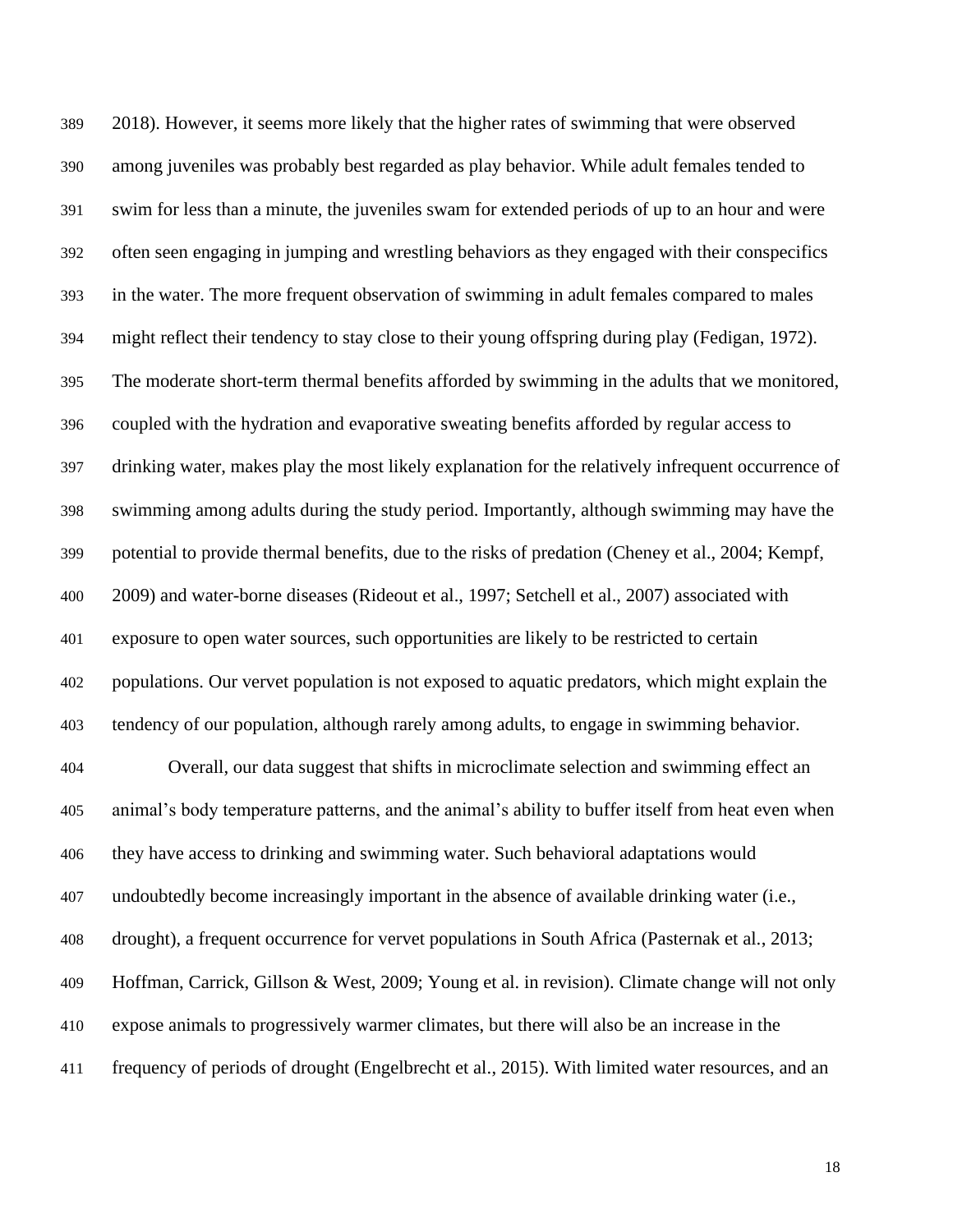increased demand on evaporative cooling to keep cool, mammals will become increasingly dependent on the use of behavioral adjustments – i.e., the selection of microclimates where air temperature is lower than body temperature – to help alleviate the autonomic costs of maintaining homeostasis. This could be especially true for mammals of relatively small body mass, such as the primates, as their smaller surface area to volume ratio and lower thermal inertia makes them gain environmental heat at a faster rate than do larger mammals (Fuller et al., 2016). Knowing how primates respond to changes in the thermal environment will help us understand how climate change is likely to affect species survival in an order already facing substantial pressure (Estrada et al., 2017). The evidence suggests that primates are able to balance the competing demands of their environment, and are able to adjust flexibly the amount of time that they devote to different activities, including foraging, resting, social and thermoregulatory behaviors (Dunbar, Korstjens & Lehmann, 2009; Korstjens et al., 2010, Lehmann et al., 2010; McFarland & Majolo, 2013; McFarland et al., 2014, Hetem et al., 2014; Fuller et al. 2016; McFarland et al., 2017; Ostner & Schulke, 2018). Nevertheless, climate change constrains species' biogeographic distributions, not only through its direct effect on a species' behavior and physiology (Korstjens et al., 2010, Lehmann, Korstjens & Dunbar, 2010; Hetem et al. 2014; Fuller et al., 2016), but also via a negative impact on plant productivity and subsequent habitat loss (Campos et al., 2017; Hill & Winder., 2019). Even for those species considered to be the most ecologically flexible (e.g., baboons), habitat loss as a result of climate change will threaten their distribution and survival (Campos et al., 2017; Estrada et al., 2017; Fuchs, Gilbert & Kamilar, 2017; Hill & Winder, 2019).

### **Acknowledgments**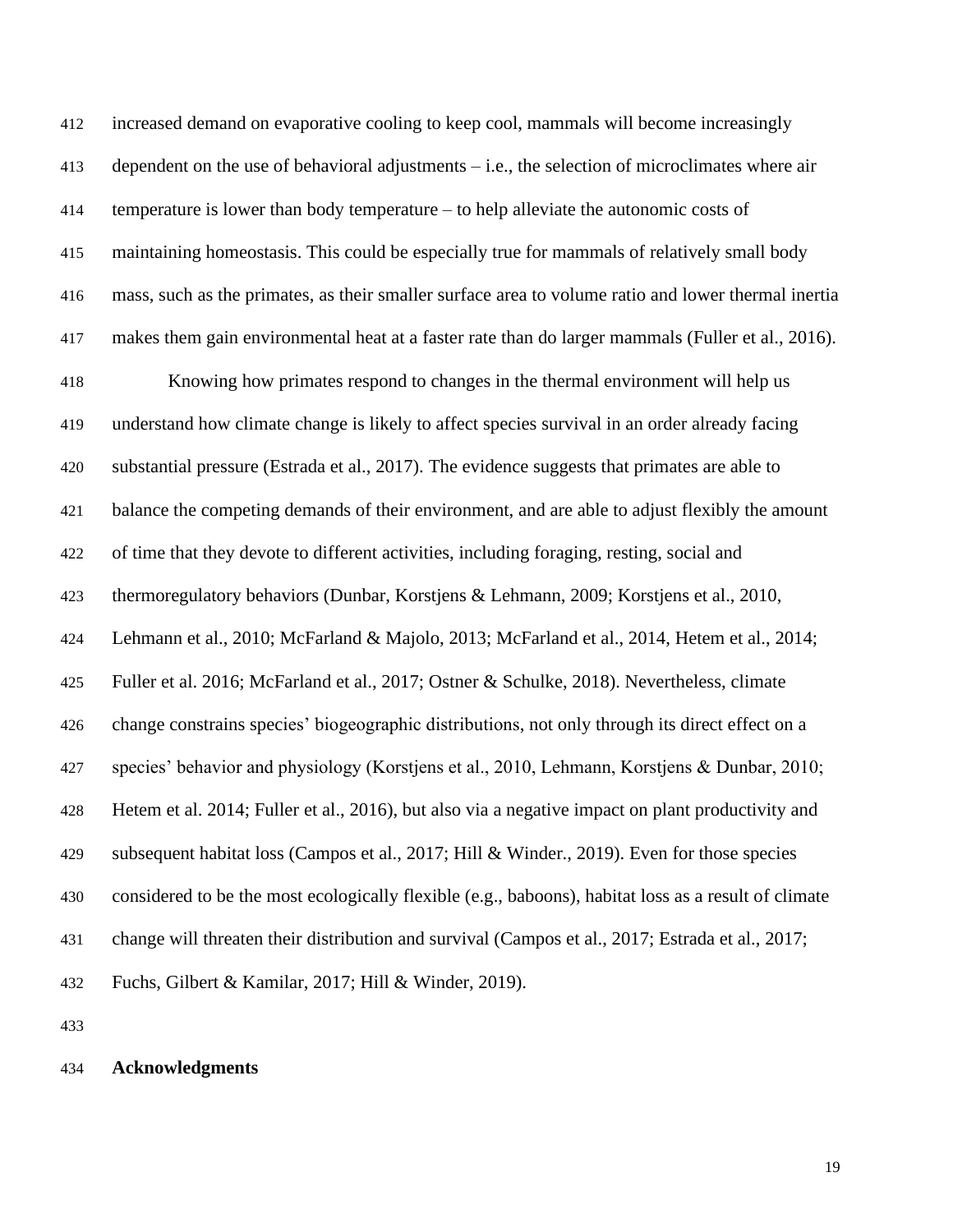| 435 | We are grateful to the Tompkins family for permission to work on the Samara Private Game            |
|-----|-----------------------------------------------------------------------------------------------------|
| 436 | Reserve, and to Anna Haw and Leith Meyer for surgical assistance. This research was funded by       |
| 437 | Faculty research grants from the University of the Witwatersrand, a Claude Leon Fellowship          |
| 438 | awarded to R.M., NSERC Discovery grants to S.P.H. and L.B., South African NRF grants to             |
| 439 | A.F., R.H., D.M. and S.P.H., a Carnegie grant to A.F., and a Harry Oppenheimer Fellowship to        |
| 440 | D.M.                                                                                                |
| 441 |                                                                                                     |
| 442 | <b>Conflicts of interest</b>                                                                        |
| 443 | The authors declare no conflicts of interest.                                                       |
| 444 |                                                                                                     |
| 445 | Data sharing                                                                                        |
| 446 | The data and analysis code that support the findings of this study are openly available on figshare |
| 447 | at https://doi.org/10.6084/m9.figshare.8089220 [to be published at time of manuscript               |
| 448 | publication].                                                                                       |
| 449 |                                                                                                     |
| 450 |                                                                                                     |
| 451 |                                                                                                     |
| 452 | <b>References</b>                                                                                   |
| 453 | Altmann, J. (1974). Observational study of behavior: sampling methods. Behaviour, 49, 227-266.      |
| 454 | https://doi.org/10.1163/156853974X00534                                                             |
| 455 | Baker, M. A. (1989). Thermoregulation in dehydrated vertebrates. Milestones in Environmental        |
| 456 | Physiology, 7, 101-107.                                                                             |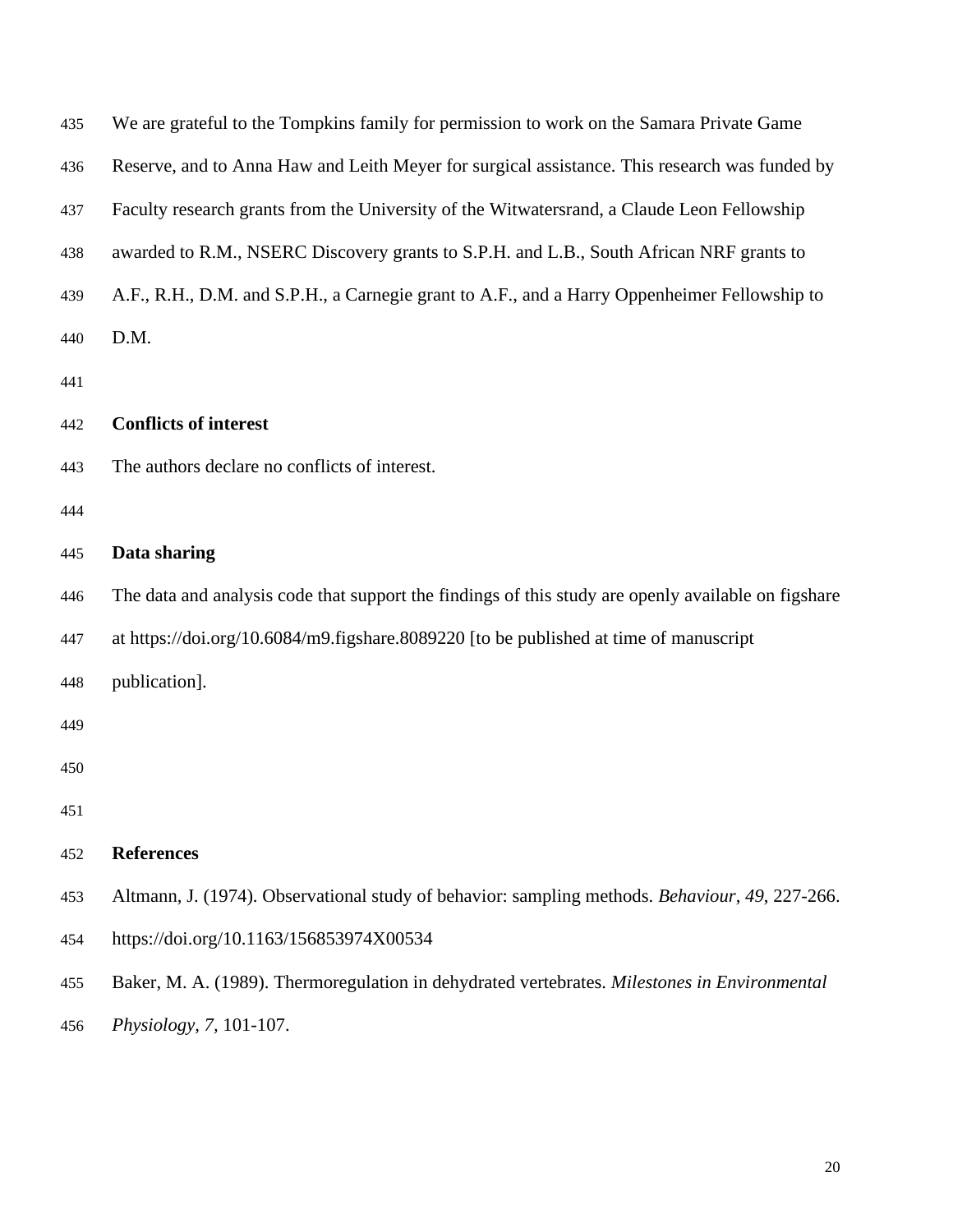- Barrett, L., Gaynor, D., Rendall, D., Mitchell, D., & Henzi, S. P. (2004). Habitual cave use and
- thermoregulation in chacma baboons (*Papio hamadryas ursinus*). *Journal of Human Evolution,*
- *46*, 215-222. <https://doi.org/10.1016/j.jhevol.2003.11.005>
- Barton, K., & Barton, M. K. (2015). Package 'MuMIn'.
- [ftp://155.232.191.229/cran/web/packages/MuMIn/.](ftp://155.232.191.229/cran/web/packages/MuMIn/)
- Bates, D., Maechler, M., Bolker, B., & Walker, S. (2015). Fitting linear mixed-effects models
- using lme4. *Journal of Statistical Software, 67*, 1–48. <https://doi.org/10.18637/jss.v067.i01>
- Bicca‐Marques, J. C., & Calegaro‐Marques, C. (1998). Behavioral thermoregulation in a
- sexually and developmentally dichromatic neotropical primate, the black‐and‐gold howling
- monkey (*Alouatta caraya*). *American Journal of Physical Anthropology, 106*(4), 533-546.
- [https://doi.org/10.1002/\(SICI\)1096-8644\(199808\)106:4<533::AID-AJPA8>3.0.CO;2-J](https://doi.org/10.1002/(SICI)1096-8644(199808)106:4%3c533::AID-AJPA8%3e3.0.CO;2-J)
- Blanco, M. B., Dausmann, K. H., Ranaivoarisoa, J. F., & Yoder, A. D. (2013). Underground
- hibernation in a primate. *Scientific Reports, 3*, 1768. <https://doi.org/10.1038/srep01768>
- Bouchama, A., Roberts, G., Al Mohanna, F., El-Sayed, R., Lach, B., Chollet-Martin, S.,
- Ollivier, V., Al Baradei, R., Loualich, A., Nakeeb, S., Eldali, A., & de Prost, D. (2005).
- Inflammatory, hemostatic, and clinical changes in a baboon experimental model for heatstroke.
- *Journal of Applied Physiology*, *98*, 697–705. <https://doi.org/10.1152/japplphysiol.00461.2004>
- Brain, C., & Mitchell, D. (1999). Body temperature changes in free-ranging baboons (*Papio*
- *hamadryas ursinus*) in the Namib Desert, Namibia. *International Journal of Primatology*, *20*,
- 585-598. <https://doi.org/10.1023/A:1020394824547>
- Cahill, A. E., Aiello-Lammens, M. E., Fisher-Reid, M. C., Hua, X., Karanewsky, C. J., Yeong
- Ryu, H., Sbeglia, G. C., Spagnolo, F., Waldron, J. B., Warsi, O., & Wiens, J. J. (2013). How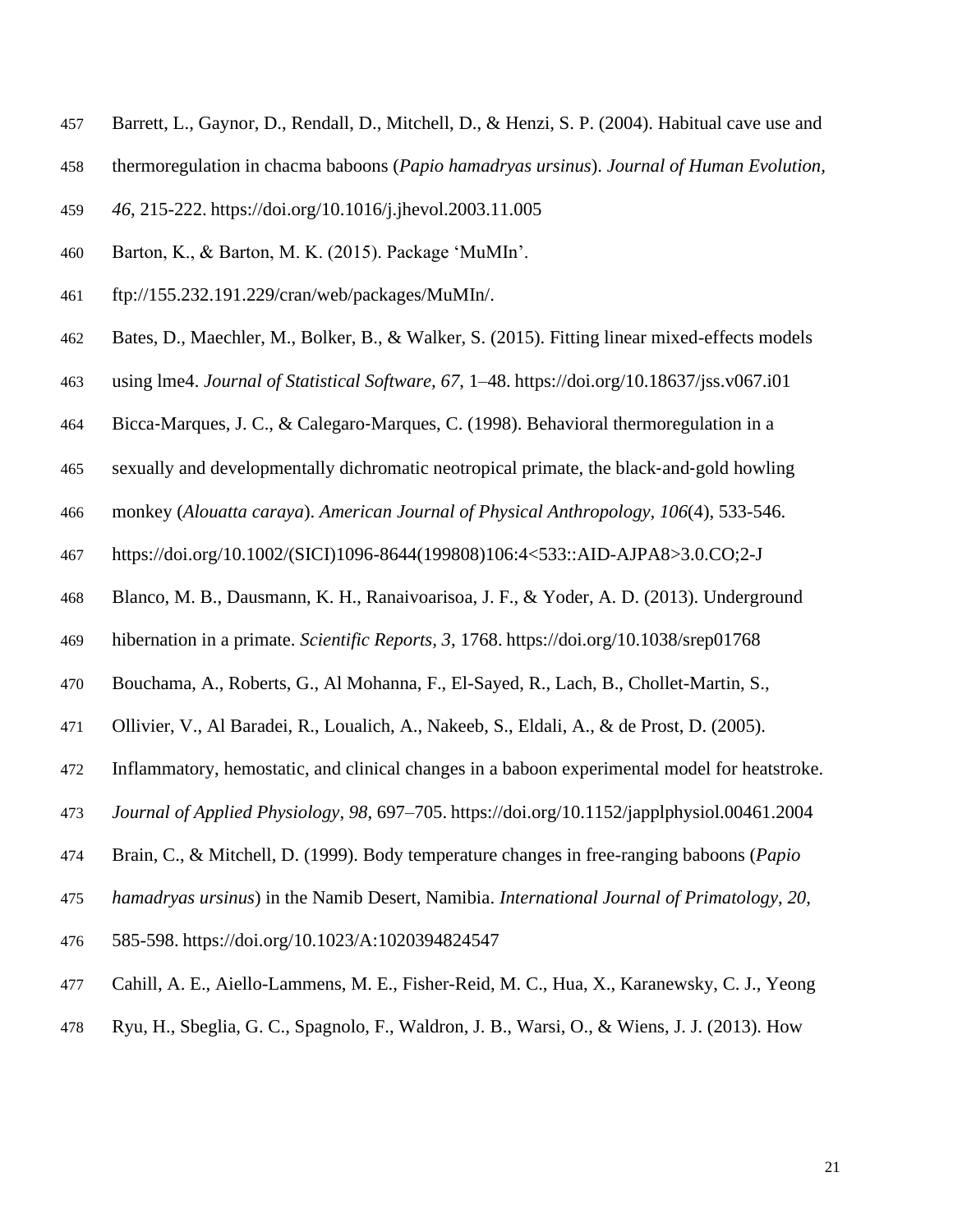- does climate change cause extinction? *Proceedings of the Royal Society of London B: Biological*
- *Sciences*, *280* (1750), 20121890.<https://doi.org/10.1098/rspb.2012.1890>
- Campos, F. A., & Fedigan, L. M. (2009). Behavioural adaptations to heat stress and water
- scarcity in white-faced capuchins (*Cebus capucinus*) in Santa Rosa National Park, Costa Rica.
- *American Journal of Physical Anthropology, 138,* 101-111. <https://doi.org/10.1002/ajpa.20908>
- Campos, F. A., Morris, W. F., Alberts, S. C., Altmann, J., Brockman, D. K., Cords, M., Pusey,
- A., Stoinski, T. S., Strier, K. B., & Fedigan, L. M. (2017). Does climate variability influence the
- 486 demography of wild primates? Evidence from long-term life-history data in seven species.
- *Global Change Biology*, *23*(11), 4907-4921. <https://doi.org/10.1111/gcb.13754>
- Cheney, D. L., Seyfarth, R. M., Fischer, J., Beehner, T., Bergman, T., Johnson, S. E., Kitchen, D.
- M., Palombit, R. A., Rendall, D., & Silk, J. B. (2004). Factors affecting reproduction and
- mortality among baboons in the Okavango Delta, Botswana. *International Journal of*
- *Primatology, 25*, 401-428. <https://doi.org/10.1023/B:IJOP.0000019159.75573.13>
- Colquhoun, D. (2014). An investigation of the false discovery rate and the misinterpretation of p-
- values. *Royal Society Open Science, 1*, 140216. <https://doi.org/10.1098/rsos.140216>
- Danzy, J., Grobler, J. P., Freimer, N., & Turner, T. (2012). Sunbathing: a behavioral response to
- seasonal climatic change among South African vervet monkeys (*Chlorocebus aethiops*). *African*
- *Primates*, *7*(2), 230-237.
- Dausmann, K. H. (2005). Measuring body temperature in the field—evaluation of external vs.
- implanted transmitters in a small mammal. *Journal of Thermal Biology*, *30(3)*, 195-202.
- <https://doi.org/10.1016/j.jtherbio.2004.11.003>
- Dausmann, K. H., Glos, J., Ganzhorn, J. U., & Heldmaier, G. (2004). Physiology: hibernation in
- a tropical primate. *Nature, 429*(6994), 825.<https://doi.org/10.1038/429825a>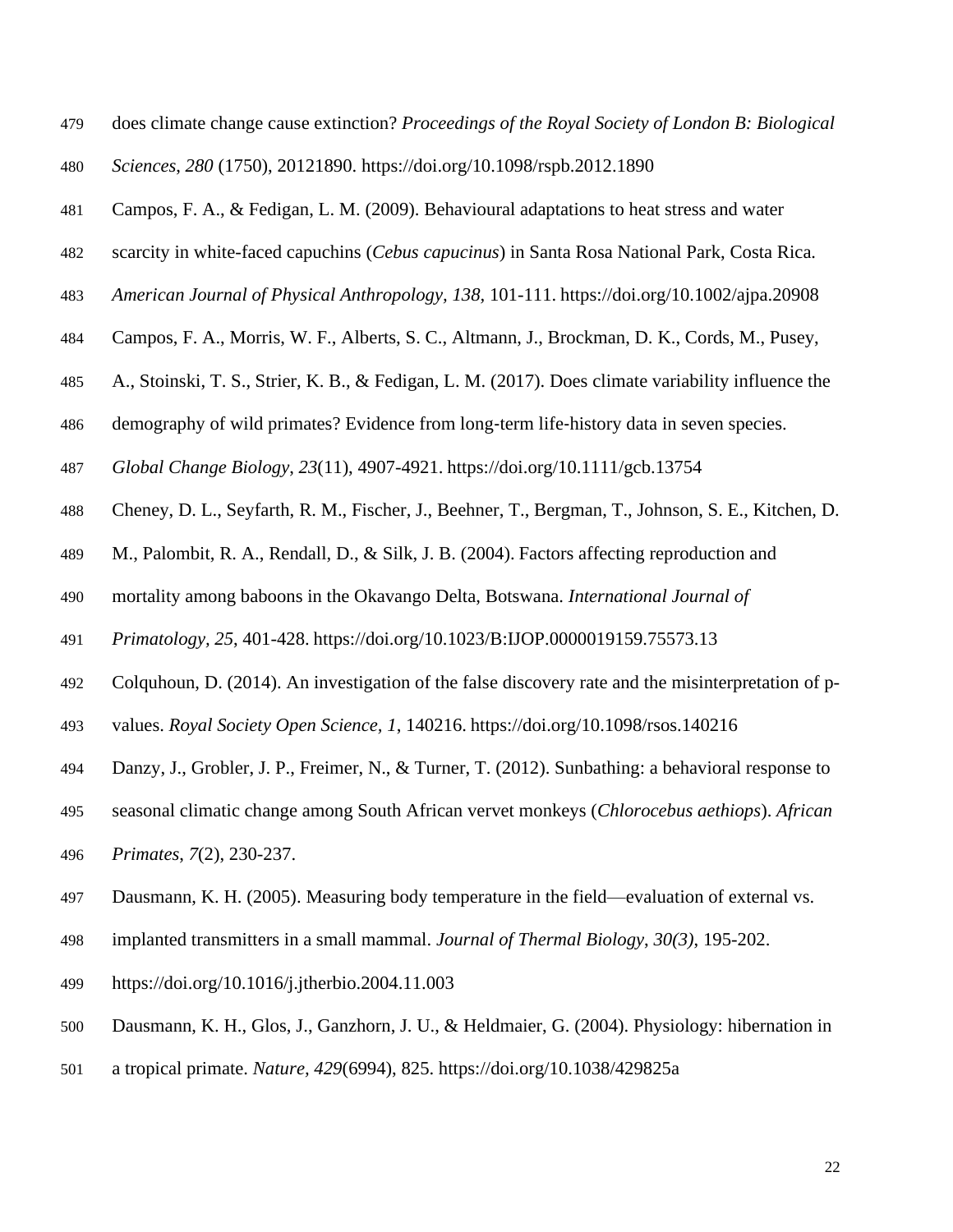- Dunbar, R. I. M., Korstjens, A. H., & Lehmann, J. (2009). Time as an ecological constraint.
- *Biological Reviews, 84*: 413-429. <https://doi.org/10.1111/j.1469-185X.2009.00080.x>
- Duncan, L. M., & Pillay, N. (2013). Shade as a thermoregulatory resource for captive
- chimpanzees. *Journal of Thermal Biology*, *38*(4), 169-177.
- <https://doi.org/10.1016/j.jtherbio.2013.02.009>
- Engelbrecht, F., Adegoke, J., Bopape, M. J., Naidoo, M., Garland, R., Thatcher, M., McGregor,
- J., Katzfey, J., Werner, M., Ichoku, C., & Gatebe, C. (2015). Projections of rapidly rising surface
- temperatures over Africa under low mitigation. *Environmental Research Letters*, *10*(8), 085004.
- <https://doi.org/10.1088/1748-9326/10/8/085004>
- Eppley, T. M., Watzek, J., Dausmann, K. H., Ganzhorn, J. U., & Donati, G. (2017). Huddling is
- more important than rest site selection for thermoregulation in southern bamboo lemurs. *Animal*
- *Behaviour*, *127*, 153-161. <https://doi.org/10.1016/j.anbehav.2017.03.019>
- Estrada, A., Garber, P. A., Rylands, A. B., Roos, C., Fernandez-Duque, E., Di Fiore, A., Nekaris,
- K. A. I., Nijman, V., Heymann, E. W., Lambert, J. E., & Rovero, F. (2017). Impending
- extinction crisis of the world's primates: Why primates matter. *Science Advances, 3*: e1600946.
- <https://doi.org/10.1126/sciadv.1600946>
- Fedigan, L. (1972). Social and solitary play in a colony of vervet monkeys (*Cercopithecus*
- *aethiops*). *Primates*, *13*(4), 347. <https://doi.org/10.1007/BF01793655>
- Fleagle, J. G., & Gilbert, C. C. (2006). The biogeography of primate evolution: the role of plate
- tectonics, climate and chance. In Lehman, S. M., & Fleagle, J. G. *Primate Biogeography,* pp.
- 375-418. Springer, Boston, MA. [https://doi.org/10.1007/0-387-31710-4\\_13](https://doi.org/10.1007/0-387-31710-4_13)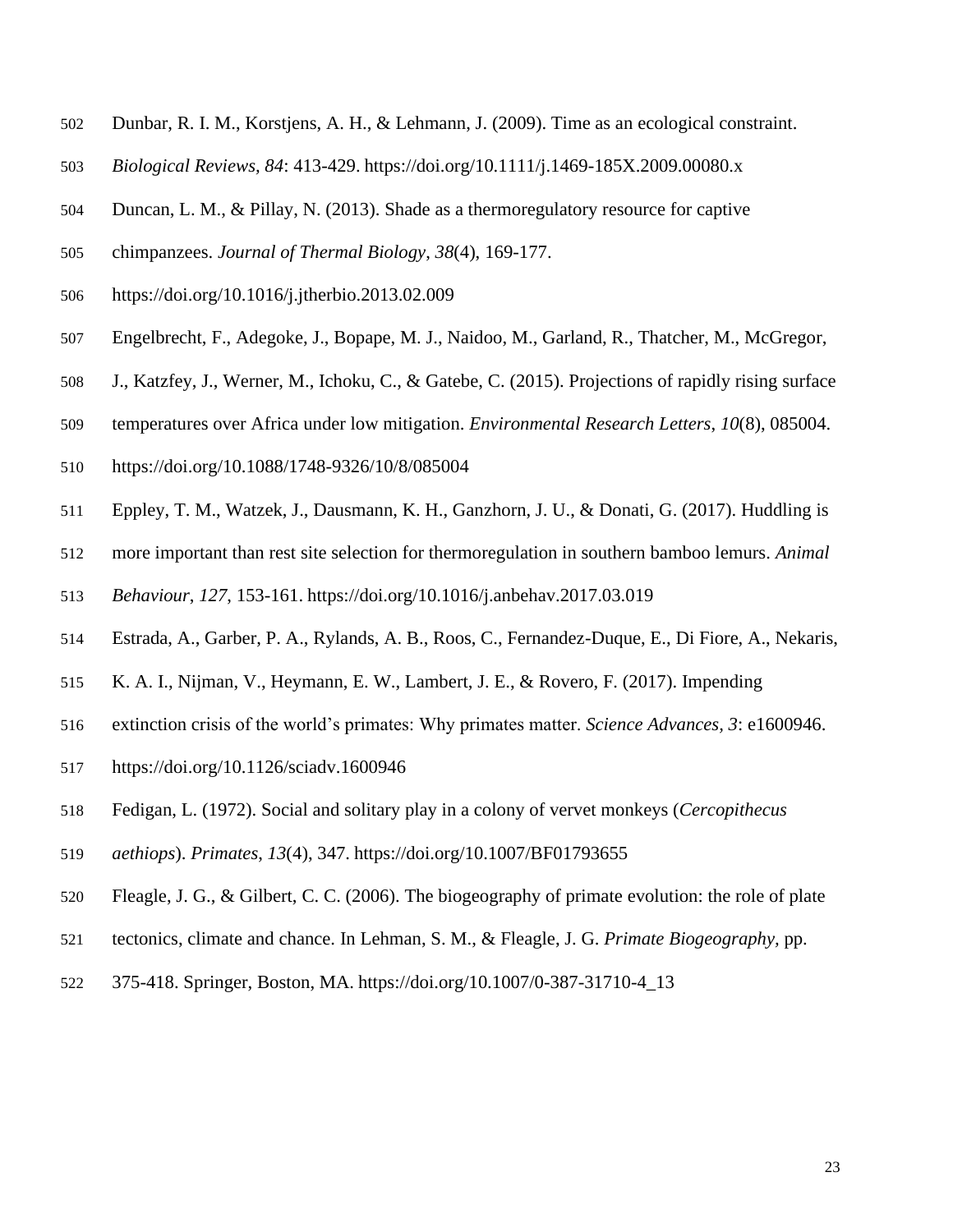- Fuchs, A. J., Gilbert, C. C., & Kamilar, J. M. (2017). Ecological niche modeling of the genus
- *Papio*. *American Journal of Physical Anthropology*, 166(4): 812–823.
- <https://doi.org/10.1002/ajpa.23470>
- Fuller, A., Oosthuyse, T., Maloney, S. K., & Mitchell, D. (1999). Evaluation of miniature data
- loggers for body temperature measurement during sporting activities. *European Journal of*
- *Applied Physiology and Occupational Physiology*, *79*(4), 341-346.
- <https://doi.org/10.1007/s004210050518>
- Fuller, A., Dawson, T., Helmuth, B., Hetem, R. S., Mitchell, D., & Maloney, S. K. (2010).
- Physiological mechanisms in coping with climate change. *Physiological and Biochemical*
- *Zoology: Ecological and Evolutionary Approaches, 83,* 713-720. <https://doi.org/10.1086/652242>
- Fuller, A., Mitchell, D., Maloney, S. K., & Hetem, R. S. (2016). Towards a mechanistic
- understanding of the responses of large terrestrial mammals to heat and aridity associated with
- climate change. Climate Change Responses 3: 10.<https://doi.org/10.1186/s40665-016-0024-1>
- Gelman, A. (2008). Scaling regression inputs by dividing by two standard deviations. *Statistics*
- *in Medicine*, *27*(15), 2865-2873. <https://doi.org/10.1002/sim.3107>
- Grueter, C. C., Li, D., Ren, B., Wei, F., Xiang, Z., & van Schaik, C. P. (2009). Fallback foods of
- 539 temperate-living primates: A case study on snub-nosed monkeys. *American Journal of Physical*
- *Anthropology*, *140*(4), 700-715. <https://doi.org/10.1002/ajpa.21024>
- Guo, S. T., Hou, R., Garber, P. A., Raubenheimer, D., Righini, N., Ji, W. H., Jay, O., He, S. J.,
- Wu, F., Li, F. F. and Li, B. G (2018). Nutrient‐specific compensation for seasonal cold stress in a
- free‐ranging temperate colobine monkey. *Functional Ecology, 32.* 9.
- <https://doi.org/10.1111/1365-2435.13134>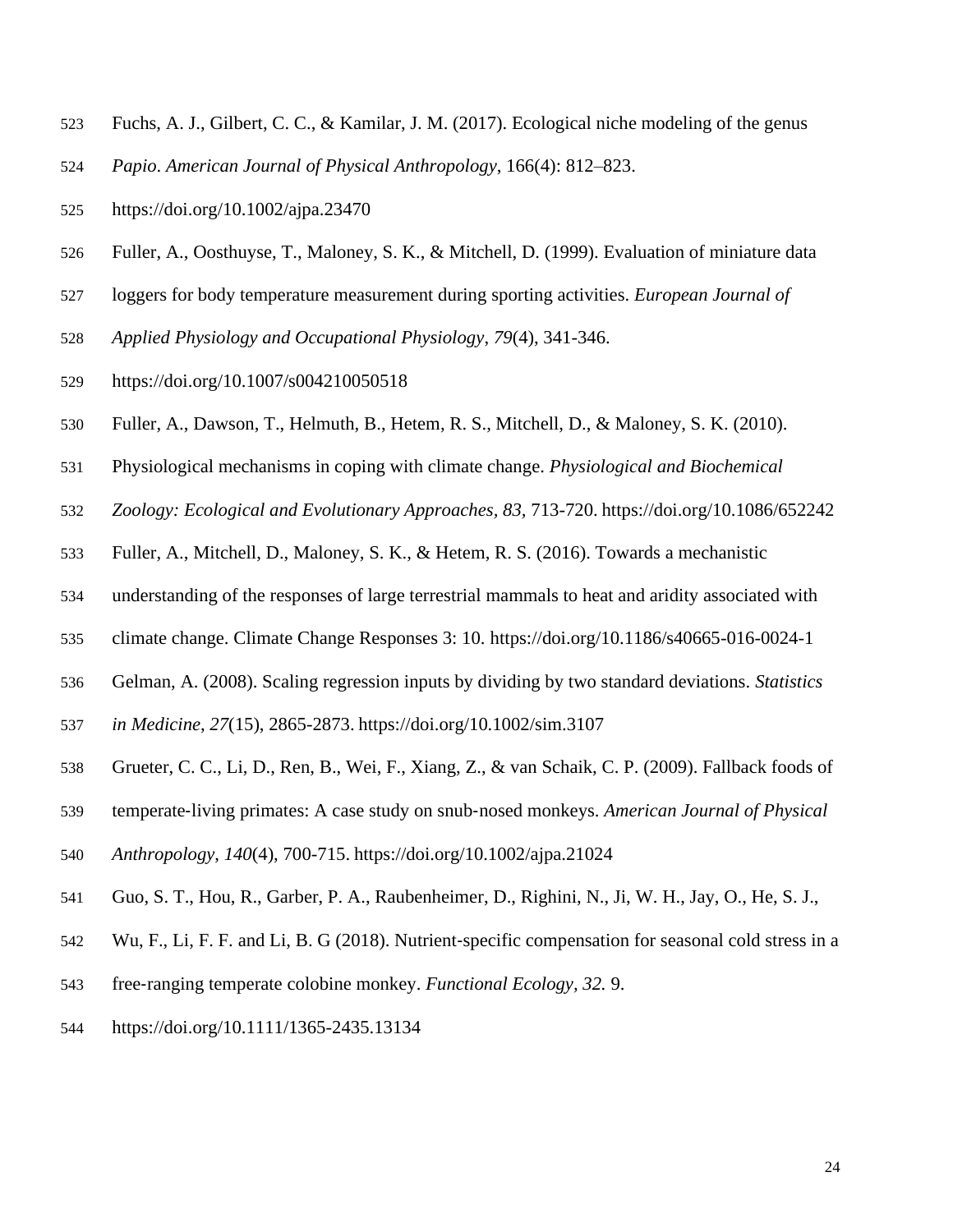- Henzi, S. P., Hetem, R., Fuller, A., Maloney, S., Young, C., Mitchell, D., Barrett, L., &
- McFarland, R. (2017). Consequences of sex‐specific sociability for thermoregulation in male
- vervet monkeys during winter. *Journal of Zoology, 302*(3), 193-200.
- <https://doi.org/10.1111/jzo.12448>
- Hetem, R. S., Maloney, S. K., Fuller, A., Meyer, L. C., & Mitchell, D. (2007). Validation of a
- biotelemetric technique, using ambulatory miniature black globe thermometers, to quantify
- thermoregulatory behaviour in ungulates. *Journal of Experimental Zoology Part A: Ecological*
- *Genetics and Physiology*, *307*(6), 342-356. <https://doi.org/10.1002/jez.389>
- Hetem, R. S., Fuller, A., Maloney, S. K., & Mitchell, D. (2014). Responses of large mammals to
- climate change. *Temperature*, *1*(2), 115-127. <https://doi.org/10.4161/temp.29651>
- Hetem, R. S., Maloney, S. K., Fuller, A., Mitchell, D. (2016). Heterothermy in large mammals:
- inevitable or implemented. *Biological Reviews of the Cambridge Philosophical Society, 91,* 187-
- 205. <https://doi.org/10.1111/brv.12166>
- Hidden, P. A. (2009). *Thermoregulation in African elephants (Loxodonta African)* (Unpublished
- doctoral dissertation). University of the Witwatersrand, South Africa.
- Hiley, P. G. (1976). The thermoregulatory responses of the galago (*Galago crassicaudatus*), the
- baboon (*Papio cynocephalus*) and the chimpanzee (*Pan stayrus*) to heat stress. *The Journal of*
- *Physiology*, *254*(3), 657-671. <https://doi.org/10.1113/jphysiol.1976.sp011251>
- Hill, R. A. (2006). Thermal constraints on activity scheduling and habitat choice in
- baboons. *American Journal of Physical Anthropology, 129*(2), 242-249.
- <https://doi.org/10.1002/ajpa.20264>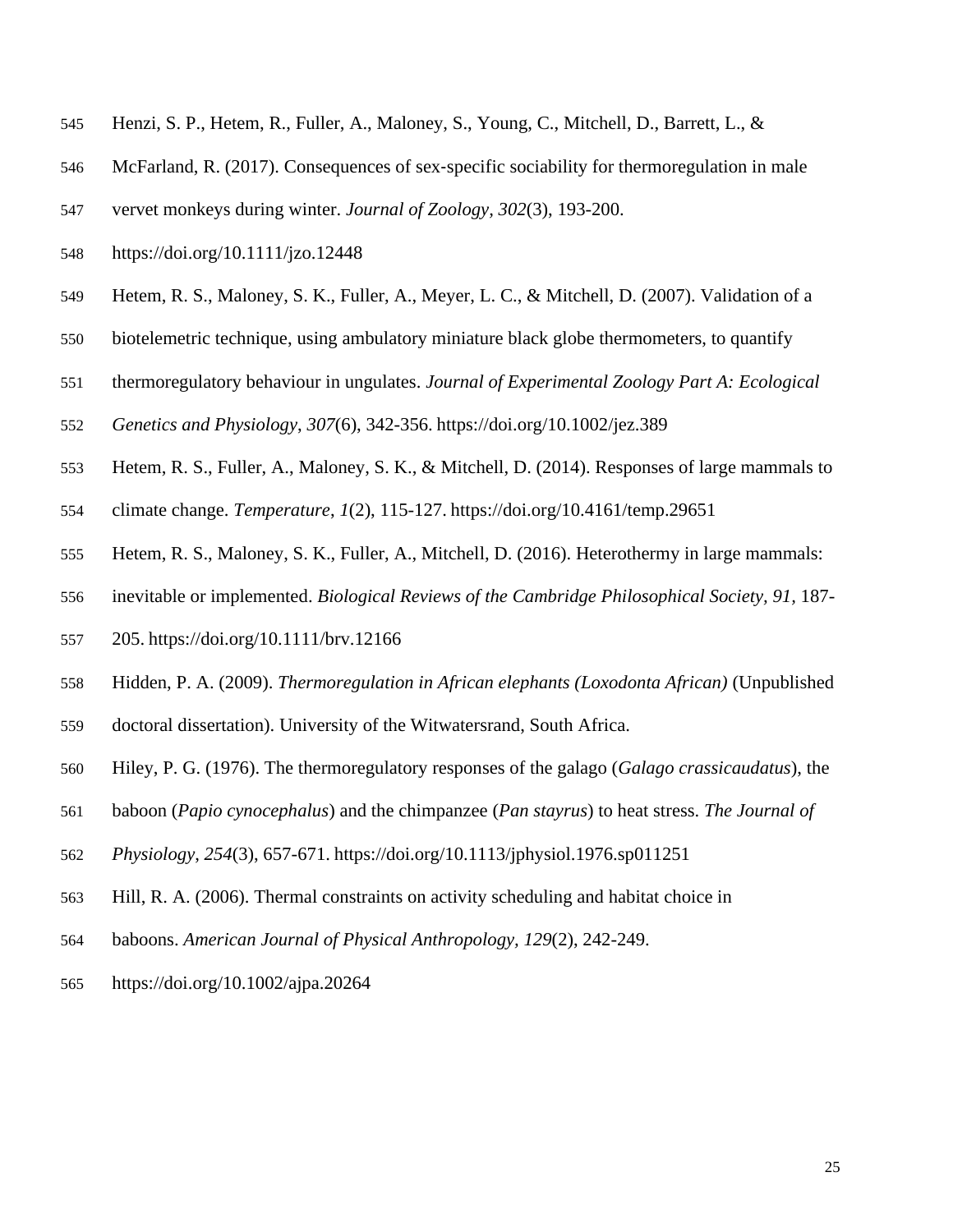- Hill, S. E., & Winder, I. C. (2019). Predicting the impacts of climate change on Papio baboon
- biogeography: Are widespread, generalist primates 'safe'? *Journal of Biogeography*, 46(7),
- 1380-1405.<https://doi.org/10.1111/jbi.13582>
- Hoffman, M. T., Carrick, P. J., Gillson, L., & West, A. G. (2009). Drought, climate change and
- vegetation response in the succulent karoo, South Africa. *South African Journal of Science, 105,*
- 54–60. <https://doi.org/10.1590/S0038-23532009000100021>
- Kelley, E. A., Jablonski, N. G., Chaplin, G., Sussman, R. W., & Kamilar, J. M. (2016).
- Behavioral thermoregulation in Lemur catta: The significance of sunning and huddling
- behaviors. *American Journal of Primatology*, *78*(7), 745-754. <https://doi.org/10.1002/ajp.22538>
- Kempf, E. (2009). Patterns of water use in primates. *Folia Primatologica*, *80*(4), 275-294.
- <https://doi.org/10.1159/000252586>
- Kimani, J. K. (1983). Some histological aspects of the palmar digital pads in the vervet
- monkey. *Folia Primatologica*, *41*(1), 147-155. <https://doi.org/10.1159/000156125>
- Kobbe, S., Nowack, J., & Dausmann, K. H. (2014). Torpor is not the only option: seasonal
- variations of the thermoneutral zone in a small primate. *Journal of Comparative Physiology B*,
- 184(6), 789-797. <https://doi.org/10.1007/s00360-014-0834-z>
- Korstjens, A. H., Lehmann, J., & Dunbar, R. I. M. (2010). Resting time as an ecological
- constraint on primate biogeography. *Animal Behaviour, 79*, 361-374.
- <https://doi.org/10.1016/j.anbehav.2009.11.012>
- Kutner, M. H., Nachtsheim, C. J., & Neter, J. (2004). *Applied Linear Regression Models* (4th
- ed.). McGraw-Hill Irwin.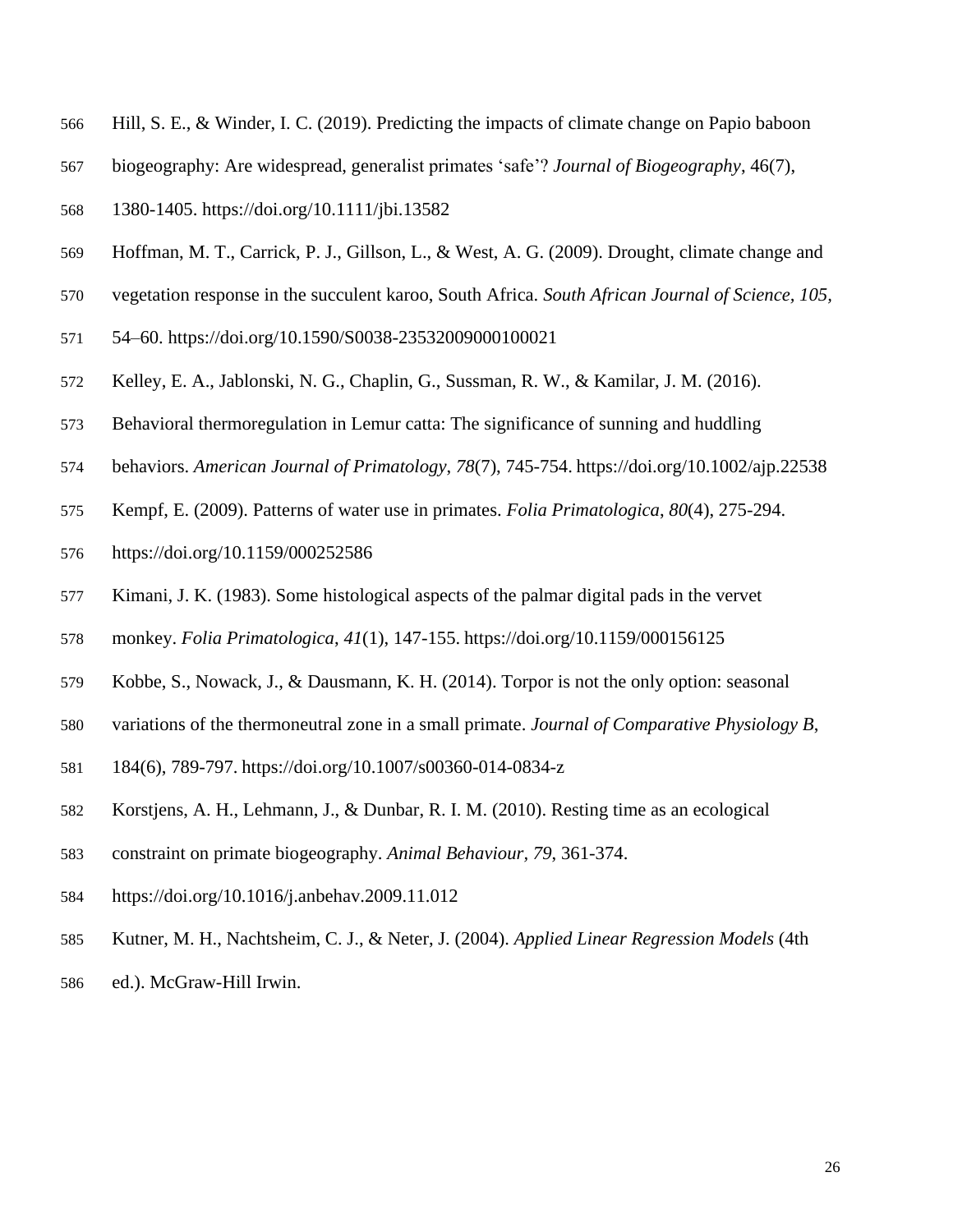- Lehmann, J., Korstjens, A. H., & Dunbar, R. I. M. (2010). Apes in a changing world–the effects
- of global warming on the behaviour and distribution of African apes. *Journal of Biogeography,*
- *37*(12), 2217-2231. <https://doi.org/10.1111/j.1365-2699.2010.02373.x>
- Lopes, K. G., & Bicca-Marques, J. C. (2017). Ambient temperature and humidity modulate the
- behavioural thermoregulation of a small arboreal mammal (*Callicebus bernhardi*). *Journal of*
- *Thermal Biology, 69*, 104-109. <https://doi.org/10.1016/j.jtherbio.2017.06.010>
- Lubbe, A., Hetem, R. S., McFarland, R., Barrett, L., Henzi, P. S., Mitchell, D., Meyer, L. C. R.,
- Maloney, S. K., & Fuller, A. (2014). Thermoregulatory plasticity in free-ranging vervet
- monkeys, *Chlorocebus pygerythrus*. *Journal of Comparative Physiology B, 184(*6), 799-809.
- <https://doi.org/10.1007/s00360-014-0835-y>
- Majolo, B., McFarland, R., Young, C., Qarro, M. (2013). The effect of climatic factors on the
- activity budgets of a temperate primate, the Barbary macaque (*Macaca sylvanus*). *International*
- *Journal of Primatology, 34,* 500-514. <https://doi.org/10.1007/s10764-013-9678-8>
- Mathewson, P. D. 2018. Biophysical models as tools to improve understanding of endotherm
- responses to environmental change. PhD dissertation, Department of Zoology, University of
- Wisconsin, Madison, Wisconsin, USA. ProQuest Dissertations Publishing: 13425321.
- McDougall, P., Forshaw, N., Barrett, L., & Henzi, S. P. (2010). Leaving home: Responses to
- water depletion by vervet monkeys. *Journal of Arid Environments, 74,* 924-927.
- <https://doi.org/10.1016/j.jaridenv.2010.04.003>
- McFarland, R., & Majolo, B. (2013). Coping with the cold: predictors of survival in wild
- Barbary macaques, *Macaca sylvanus*. *Biology Letters*, *9*(4), 20130428.
- <https://doi.org/10.1098/rsbl.2013.0428>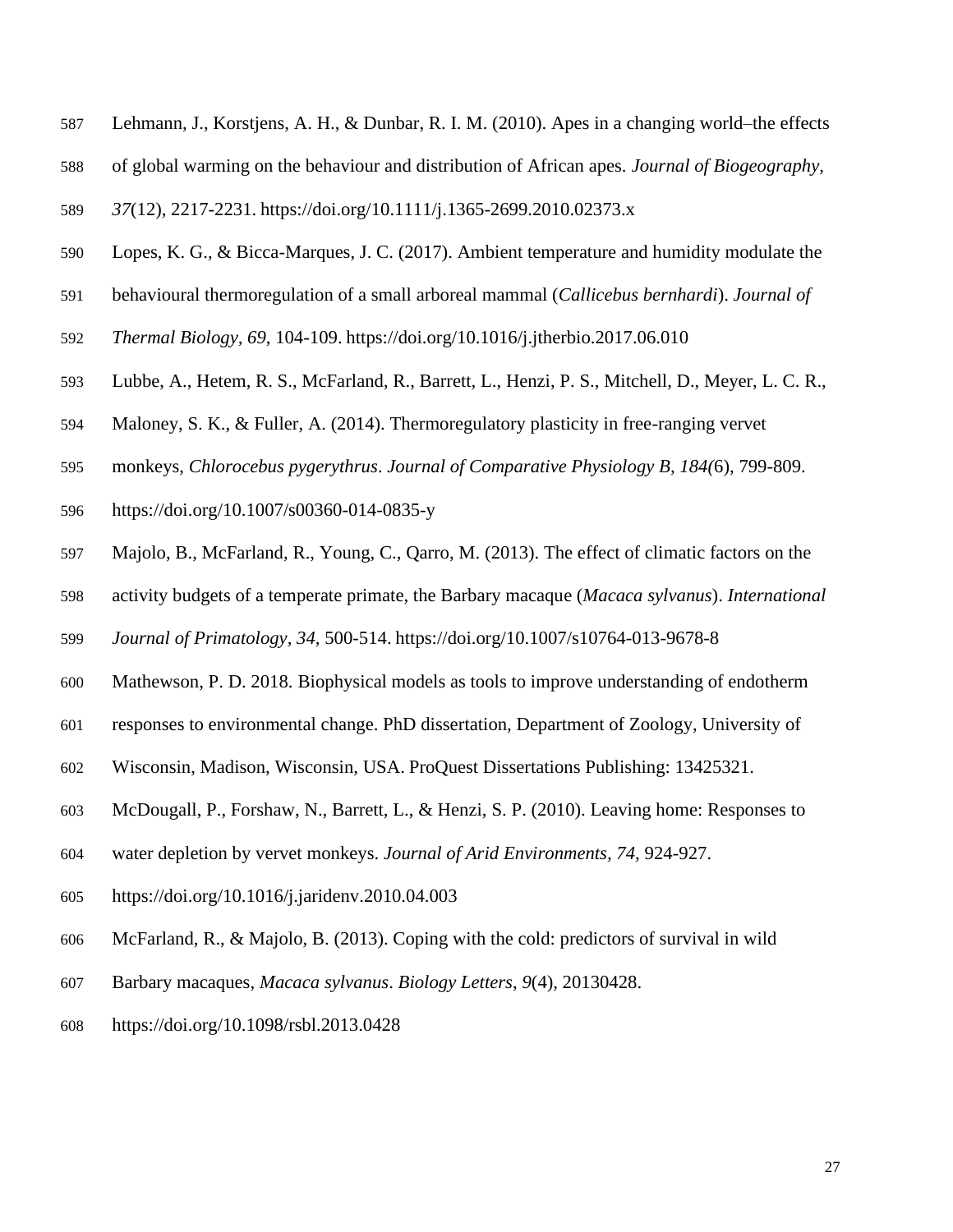- McFarland, R., Hetem, R. S., Fuller, A., Mitchell, D, Henzi, S. P., & Barrett, L. (2013).
- Assessing the reliability of biologger techniques to measure activity in a free-ranging primate.
- *Animal Behaviour, 85*, 861-866. <https://doi.org/10.1016/j.anbehav.2013.02.005>
- McFarland, R., Barrett, L., Boner, R., Freeman, N. J., & Henzi, S. P. (2014). Behavioral
- flexibility of vervet monkeys in response to climatic and social variability. *American Journal of*
- *Physical Anthropology, 154*(3), 357-364.<https://doi.org/10.1002/ajpa.22518>
- McFarland, R., Fuller, A., Hetem, R. S., Mitchell, D., Maloney, S. K., Henzi, S. P., & Barrett, L.
- (2015). Social integration confers thermal benefits in a gregarious primate. *Journal of Animal*
- *Ecology, 84*(3), 871-878.<https://doi.org/10.1111/1365-2656.12329>
- McFarland, R., Murphy, D., Lusseau, D., Henzi, S. P., Parker, J. L., Pollet, T. V., & Barrett, L.
- (2017). The 'strength of weak ties' among female baboons: fitness-related benefits of social
- bonds. *Animal Behaviour*, *126*, 101-106. <https://doi.org/10.1016/j.anbehav.2017.02.002>
- McFarland, R., Henzi, S. P., & Barrett, L. (2019). The social and thermal competence of wild
- vervet monkeys. In: Savannah Monkeys: The Genus *Chlorocebus*, Trudy Turner (ed). Pp. 199-
- 207. Cambridge University Press, UK.
- McFarland, R., Barrett, L., Costello, M., Fuller, A., Hetem, R. S., Maloney, S. K., Mitchell, D.,
- & Henzi, S. P. (Pending). Supporting data: Keeping cool in the heat: Behavioral
- thermoregulation and body temperature patterns in wild vervet monkeys. *Figshare.*
- <https://doi.org/10.6084/m9.figshare.8089220>
- Mitchell, D., Fuller, A., & Maloney, S. K. (2009). Homeothermy and primate bipedalism: is
- water shortage or solar radiation the main threat to baboon (*Papio hamadryas*) homeothermy?
- *Journal of Human Evolution, 56*(5), 439-446.<https://doi.org/10.1016/j.jhevol.2009.03.003>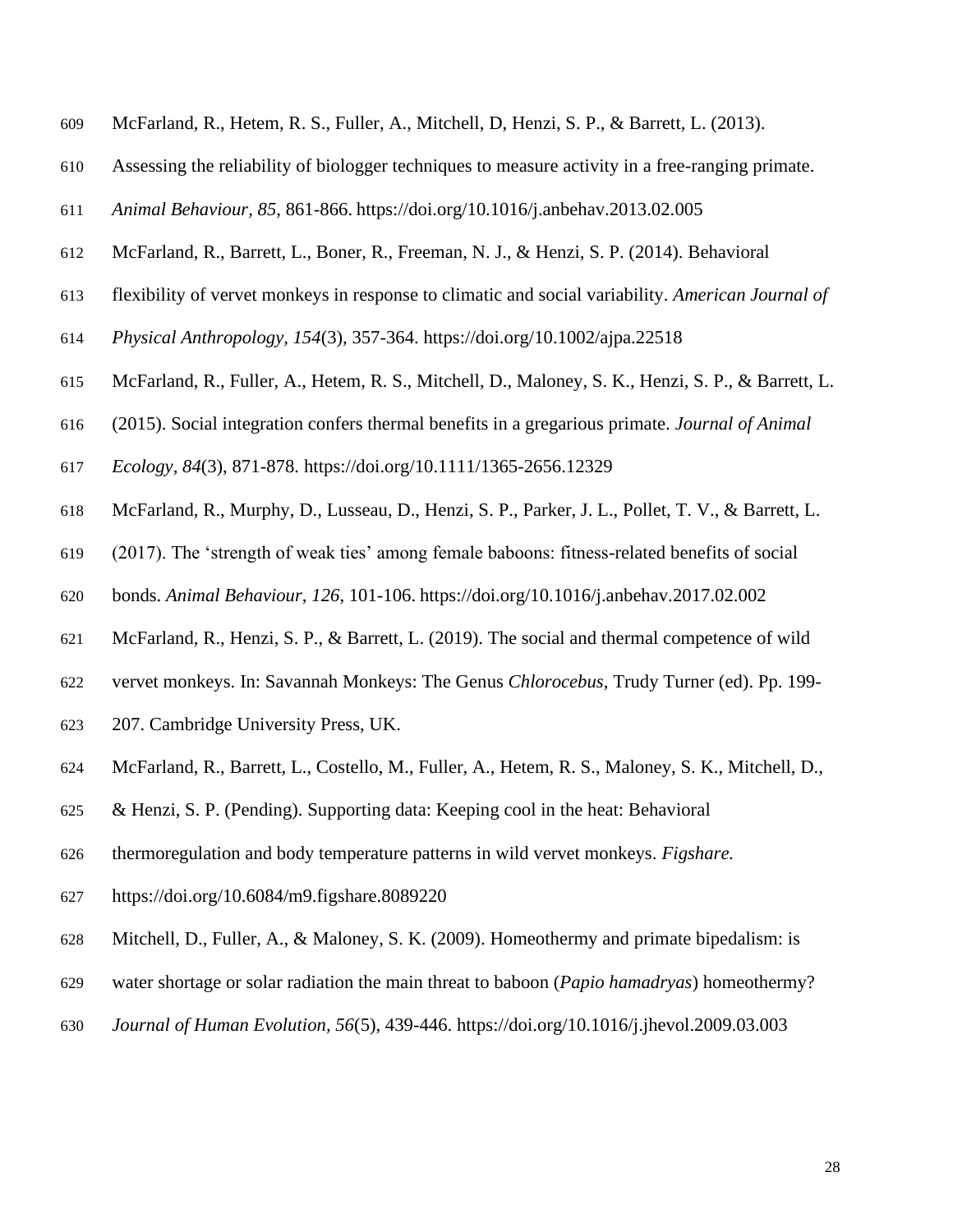- Mitchell, D., Snelling, E. P., Hetem, R. S., Maloney, S. K., Strauss, W. M., & Fuller, A. (2018).
- Revisiting concepts of thermal physiology: Predicting responses of mammals to climate
- change. *Journal of Animal Ecology*, *87*(4), 956-973. <https://doi.org/10.1111/1365-2656.12818>
- Nakagawa, S., & Schielzeth, H. (2012). A general and simple method for obtaining Rcol2 from
- generalized linear mixed-effects models. *Methods in Ecology and Evolution, 4,* 133-142.
- <https://doi.org/10.1111/j.2041-210x.2012.00261.x>
- Nowack, J., Mzilikazi, N., & Dausmann, K. H. (2010). Torpor on demand: heterothermy in the
- non-lemur primate *Galago moholi*. *PLoS One, 5*(5), e10797.
- <https://doi.org/10.1371/journal.pone.0010797>
- Nowack, J., Wippich, M., Mzilikazi, N., & Dausmann, K. H. (2013). Surviving the cold, dry
- period in Africa: behavioral adjustments as an alternative to heterothermy in the African lesser
- bushbaby (*Galago moholi*). *International Journal of Primatology, 34*(1), 49-64.
- <https://doi.org/10.1007/s10764-012-9646-8>
- Ogawa, H., & Takahashi, H. (2003). Triadic positions of Tibetan macaques huddling at a
- sleeping site. *International Journal of Primatology, 24,* 591-606.
- <https://doi.org/10.1023/A:1023792431064>
- Ostner, J., & Schuelke, O. (2018). Linking sociality to fitness in primates: a call for mechanisms.
- *Advances in the Study of Behavior, 50,* 127-175. <https://doi.org/10.1016/bs.asb.2017.12.001>
- Pacifici, M., Foden, W. B., Visconti, P., Watson, J. E., Butchart, S. H., Kovacs, K. M., Scheffers,
- B. R., Hole, D. G., Martin, T. G., Akcakaya, H. R. & Corlett, R. T. (2015). Assessing species
- vulnerability to climate change. *Nature Climate Change, 5*, 215-224.
- <https://doi.org/10.1038/nclimate2448>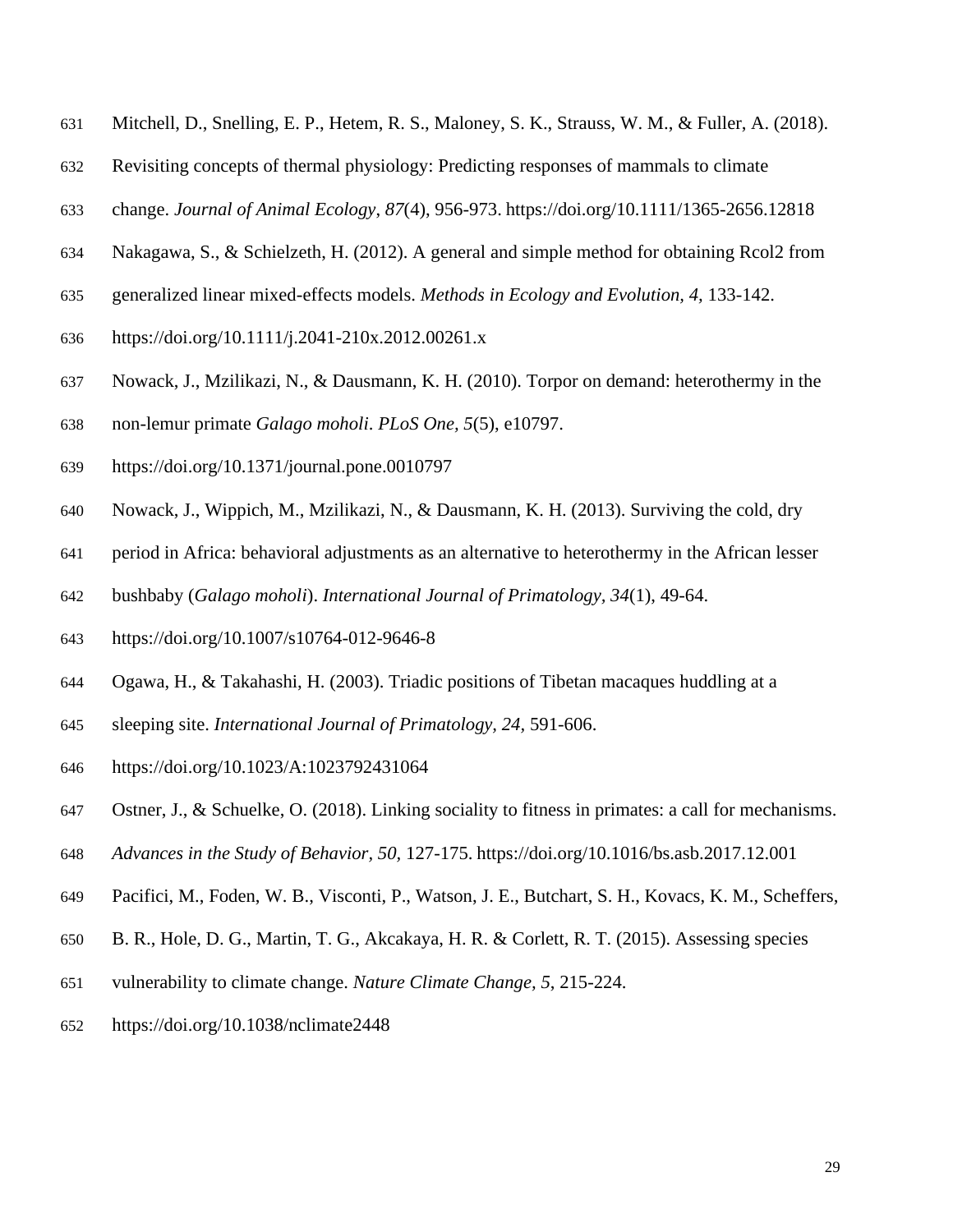- Pasternak, G., Brown, L. R., Kienzle, S., Fuller, A., Barrett, L., & Henzi, S. P. (2013).
- Population ecology of vervet monkeys in a high latitude, semi-arid riparian woodland.
- *Koedoe*, *55*(1), 1-9. <https://doi.org/10.4102/koedoe.v55i1.1078>
- Pruetz, J. D. (2007). Evidence of cave use by savanna chimpanzees (*Pan troglodytes verus*) at
- Fongoli, Senegal: implications for thermoregulatory behavior. *Primates*, *48*(4), 316-319.
- <https://doi.org/10.1007/s10329-007-0038-1>
- Pruetz, J. D., & Bertolani, P. (2009). Chimpanzee (*Pan troglodytes verus*) behavioral responses
- to stresses associated with living in a savanna-mosaic environment: implications for hominin
- adaptations to open habitats. *PaleoAnthropology*, 252. <https://doi.org/10.4207/PA.2009.ART33>
- R Core Team. (2017). R: A language and environment for statistical computing. R Foundation
- for Statistical Computing, Vienna, Austria. URL [https://www.R-project.org/.](https://www.r-project.org/)
- Rideout, B. A., Gardiner, C. H., Stalis, I. H., Zuba, J. R., Hadfield, T., Visvesvara, G. S. (1997).
- Fatal infections with *Balamuthia mandrillaris* (a free-living amoeba) in gorillas and other Old
- World primates. *Veterinary Pathology, 34*, 15–22. <https://doi.org/10.1177/030098589703400103>
- Scheffers, B. R., De Meester, L., Bridge, T. C., Hoffmann, A. A., Pandolfi, J. M., Corlett, R. T.,
- Butchart, S. H., Pearce-Kelly, P., Kovacs, K. M., Dudgeon, D. & Pacifici, M. (2016). The broad
- footprint of climate change from genes to biomes to people. *Science*, *354*(6313), aaf7671.
- <https://doi.org/10.1126/science.aaf7671>
- Schmid, J. (2000). Daily torpor in the gray mouse lemur (*Microcebus murinus*) in Madagascar:
- energetic consequences and biological significance. *Oecologia*, *123*(2), 175-183.
- <https://doi.org/10.1007/s004420051003>
- Schmid, J., Ruf, T., & Heldmaier, G. (2000). Metabolism and temperature regulation during
- daily torpor in the smallest primate, the pygmy mouse lemur (*Microcebus myoxinus*) in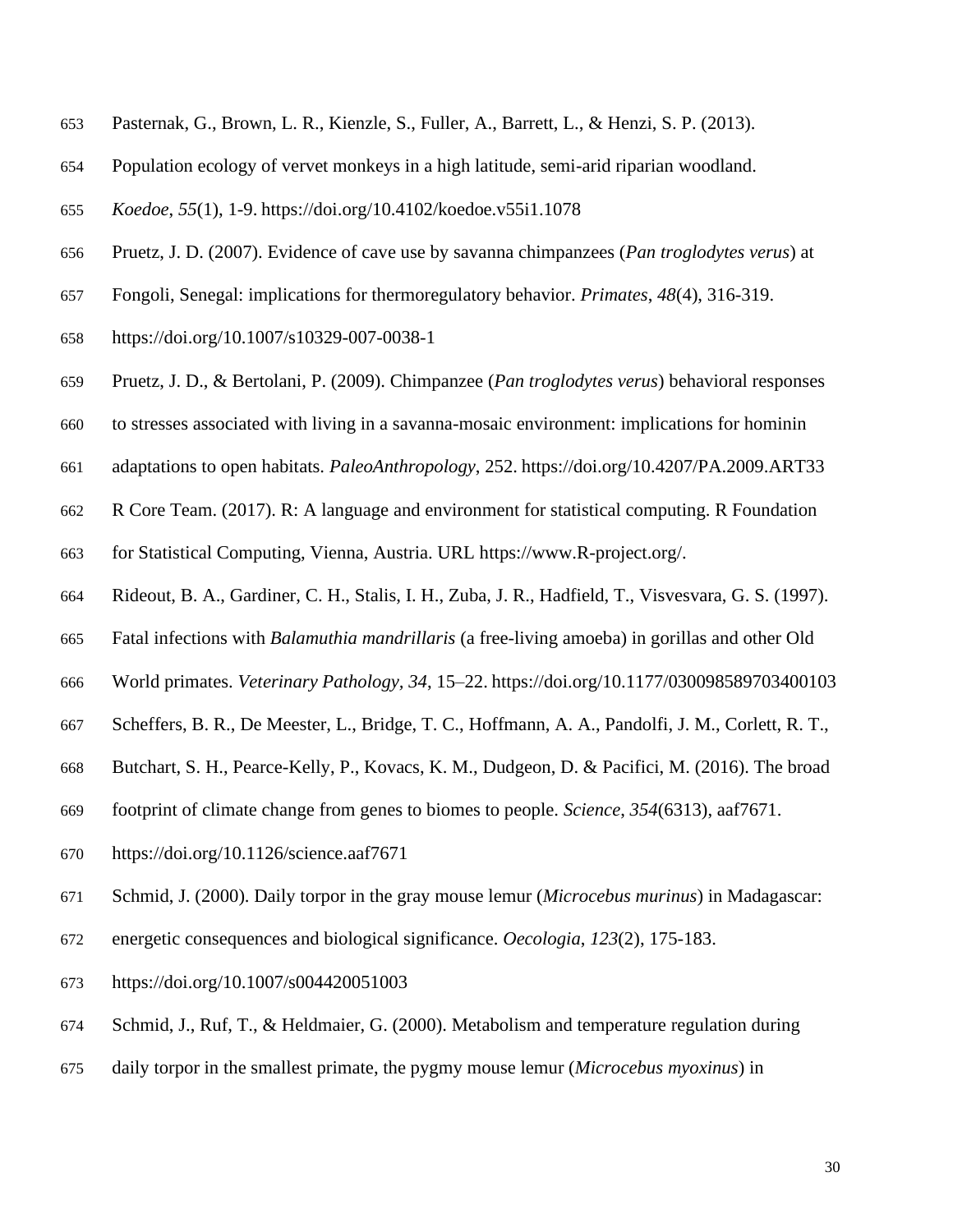- Madagascar. *Journal of Comparative Physiology B*, *170*(1), 59-68.
- <https://doi.org/10.1007/s003600050008>
- Setchell, J., Bedjabaga, I-B., Goossens, B., Reed, P., Wickings, E., Knapp, L. (2007). Parasite
- revalence, abundance, and diversity in a semi-free-ranging colony of *Mandrillus sphinx*.
- *International Journal of Primatology, 28*, 1345–1362. [https://doi.org/10.1007/s10764-007-9225-](https://doi.org/10.1007/s10764-007-9225-6)

- Smith, T., Rose, K. D., & Gingerich, P. D. (2006). Rapid Asia–Europe–North America
- geographic dispersal of earliest Eocene primate Teilhardina during the Paleocene–Eocene
- thermal maximum. *Proceedings of the National Academy of Sciences*, *103*(30), 11223-11227.
- <https://doi.org/10.1073/pnas.0511296103>
- Stelzner, J. K., & Hausfater, G. (1986). Posture, microclimate, and thermoregulation in yellow
- baboons. *Primates*, *27*(4), 449-463. <https://doi.org/10.1007/BF02381890>
- Sussman, R. W. (1991). Primate origins and the evolution of angiosperms. *American Journal of*
- *Primatology*, *23*(4), 209-223. <https://doi.org/10.1002/ajp.1350230402>
- Sussman, R. W., Rasmussen, D. T., & Raven, P. H. (2013). Rethinking primate origins
- again. *American Journal of Primatology*, *75*(2), 95-106. <https://doi.org/10.1002/ajp.22096>
- Takahashi, H. (1997). Huddling relationships in night sleeping groups among wild Japanese
- macaques in Kinkazan Island during winter. *Primates, 38*, 57-68.
- <https://doi.org/10.1007/BF02385922>
- Thompson, C. L., Williams, S. H., Glander, K. E., Teaford, M. F., & Vinyard, C. J. (2014). Body
- temperature and thermal environment in a generalized arboreal anthropoid, wild mantled
- howling monkeys (*Alouatta palliata*). *American Journal of Physical Anthropology, 154*(1), 1-10.
- <https://doi.org/10.1002/ajpa.22505>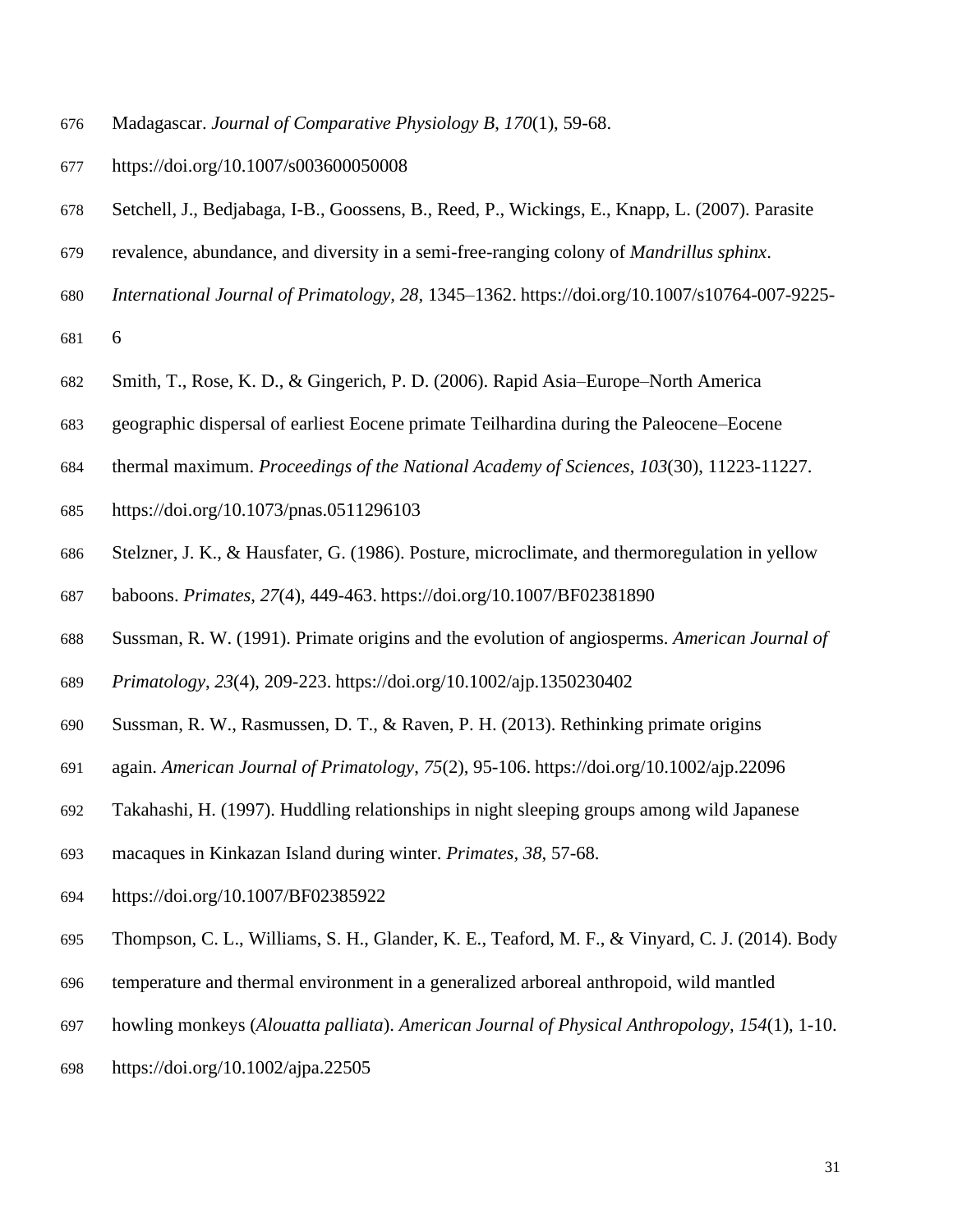- Thompson, C. L., Powell, B. L., Williams, S. H., Hanya, G., Glander, K. E., & Vinyard, C. J.
- (2017). Thyroid hormone fluctuations indicate a thermoregulatory function in both a tropical
- (*Alouatta palliata*) and seasonally cold‐habitat (*Macaca fuscata*) primate. *American Journal of*
- *Primatology*, *79*(11), e22714. <https://doi.org/10.1002/ajp.22714>
- Urban, M. C., Bocedi, G., Hendry, A.P., Mihoub, J.B., Pe'er, G., Singer, A., Bridle, J. R.,
- Crozier, L. G., De Meester, L., Godsoe, W. and Gonzalez, A. (2016). Improving the forecast for
- biodiversity under climate change. *Science*, *353*(6304), aad8466.
- <https://doi.org/10.1126/science.aad8466>
- van Schaik, C. P., van Amerongen, A., & van Noordwijk, M. A. (1996). Riverine refuging by
- wild Sumatran longtailed macaques (*Macaca fascicularis*). In Fa, J. E., & Lindburg, D. G.
- *Evolution and Ecology of Macaque Societies*, pp 160–181. Cambridge University Press,
- Cambridge U.K.
- Weingrill, T., Gray, D. A., Barrett, L., & Henzi, S. P. (2004). Fecal cortisol levels in free-ranging
- female chacma baboons: relationship to dominance, reproductive state and environmental
- factors. *Hormones and Behavior*, *45*(4), 259-269. <https://doi.org/10.1016/j.yhbeh.2003.12.004>
- 

- 
- 
- 
- 
-